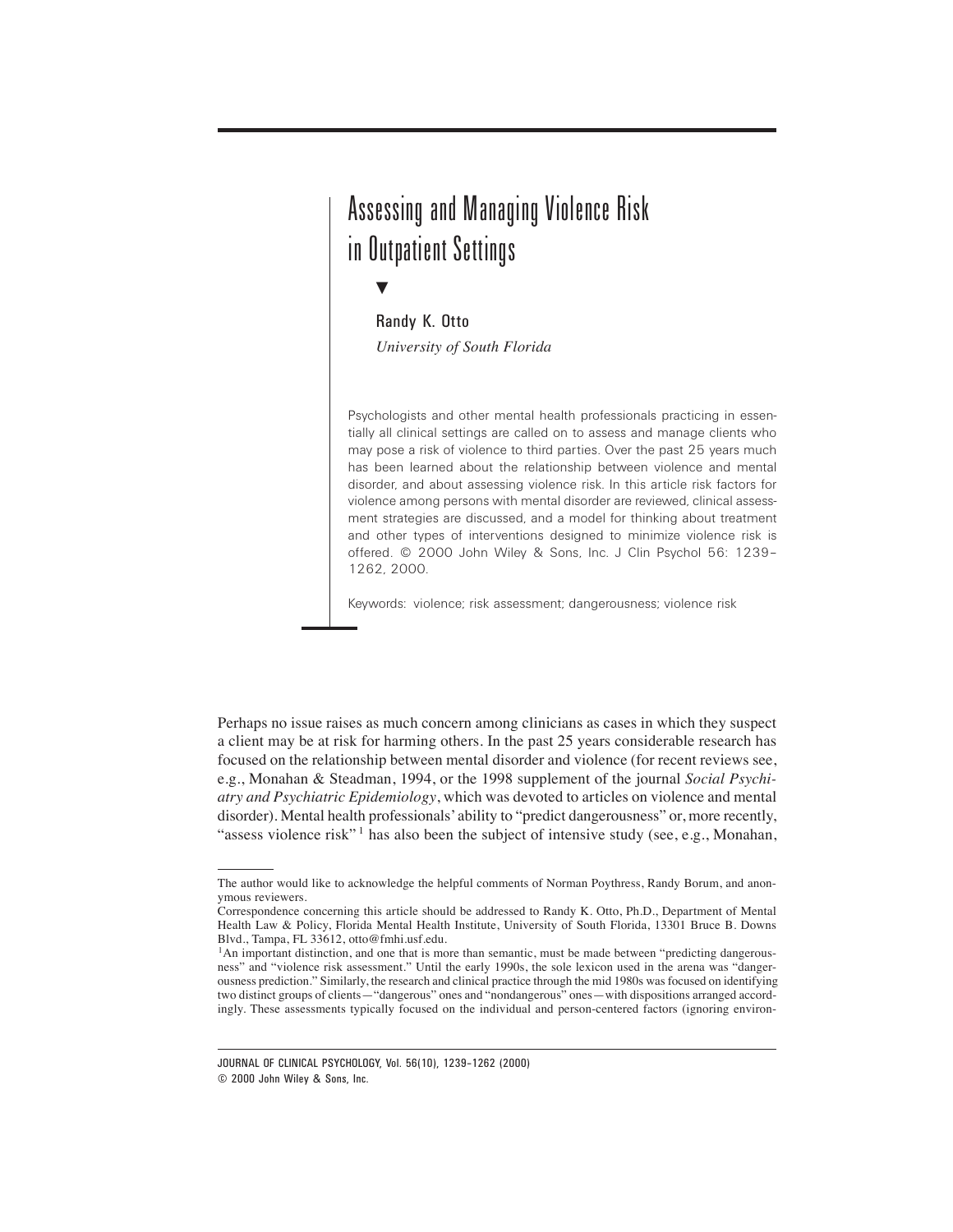1981; Mossman, 1994; Otto, 1992). During this period of time much has been learned about risk factors for violence among persons with mental disorder.

The purpose of this article is threefold. First, risk factors for violence among persons with mental illness will be reviewed and discussed. Next, strategies for inquiring about and assessing for such factors in outpatient settings will be offered. Finally, an approach to thinking about how to respond to persons who are considered to be at increased risk for violence towards others as a function of their underlying emotional functioning or psychopathology will be reviewed. Not covered in this article are legal issues and responsibilities that may affect clinical practice (see Vandecreek  $\&$  Knapp, 2000) or the literature regarding longer term risk assessment and management decision making that occurs in institutional settings (e.g., in the context of releasing individuals from psychiatric or correctional institutions, see, e.g., Edens & Otto, in press, for a discussion of this issue).

# History and Background

The perception that persons with mental illness are at increased risk for violence as compared to their non-ill counterparts can be dated at least to the time of Plato (Monahan, 1992). Indeed, among the rationales offered for establishing some of the first public psychiatric hospitals in this country was the need to protect the public by confining persons with mental illness who posed such a risk to the community. Flowing logically from the belief that there was a connection between violence and mental disorder was the assumption that mental health professionals, as a function of their expertise, were uniquely able to identify and treat persons whose emotional functioning increased their risk for violence, and could thereby reduce such risk.

This line of thinking was critically challenged in the 1970s as some commentators, upon reviewing the extant literature, concluded that (1) violent or "dangerous" behavior was uncommon among persons with mental disorder, thereby making it difficult to predict; (2) there was little evidence of a causal relationship between mental disorder and violent behavior (see, e.g., Monahan & Steadman, 1983); and (3) mental health professionals were unable to identify persons at increased risk for harming others with any degree of accuracy (Ennis & Litwack, 1974; Monahan, 1981). These conclusions, in part, formed the basis for calls to abolish civil commitment, the argument being that if risk for violence to others was one of the requirements for such dispositions, then the fact that mental health professionals could not identify such persons rendered the process impractical and unjust (Ennis & Emery, 1978; Petrila, Otto, & Poythress, 1994; Otto, 1994).

In response to the above, Monahan (1984, 1988) identified limitations of the research examining the relationship between mental disorder and violence, and mental health professionals' abilities to assess violence risk, and called for a "second generation" of investigations to better address these issues. This call resulted in a series of studies (see

mental factors of relevance). Persons were classified as either dangerous or nondangerous with little consideration of the possibility for change in status or risk level over time. Additionally, decisions based on this categorization were largely dispositional as the evaluation or determination had few implications in terms of treatment, management, or intervention. Beginning in the early 1990s, however, the lexicon moved from that of "dangerousness prediction" to assessment of violence risk, which has implications in terms of clinical practice. First, violence risk assessment is thought to take some of the emphasis away from the individual and also focuses on extra-personal environmental factors that may be relevant. Second, the risk assessment approach endorses the notion that risk is not static but is dynamic and changing over time and across conditions. Finally, identification of factors associated with increased or decreased risk has implications in terms of developing interventions designed to control or minimize risk. Such interventions, of course, can be at the individual or environmental level and go well beyond traditional treatment interventions, as is described in more detail below.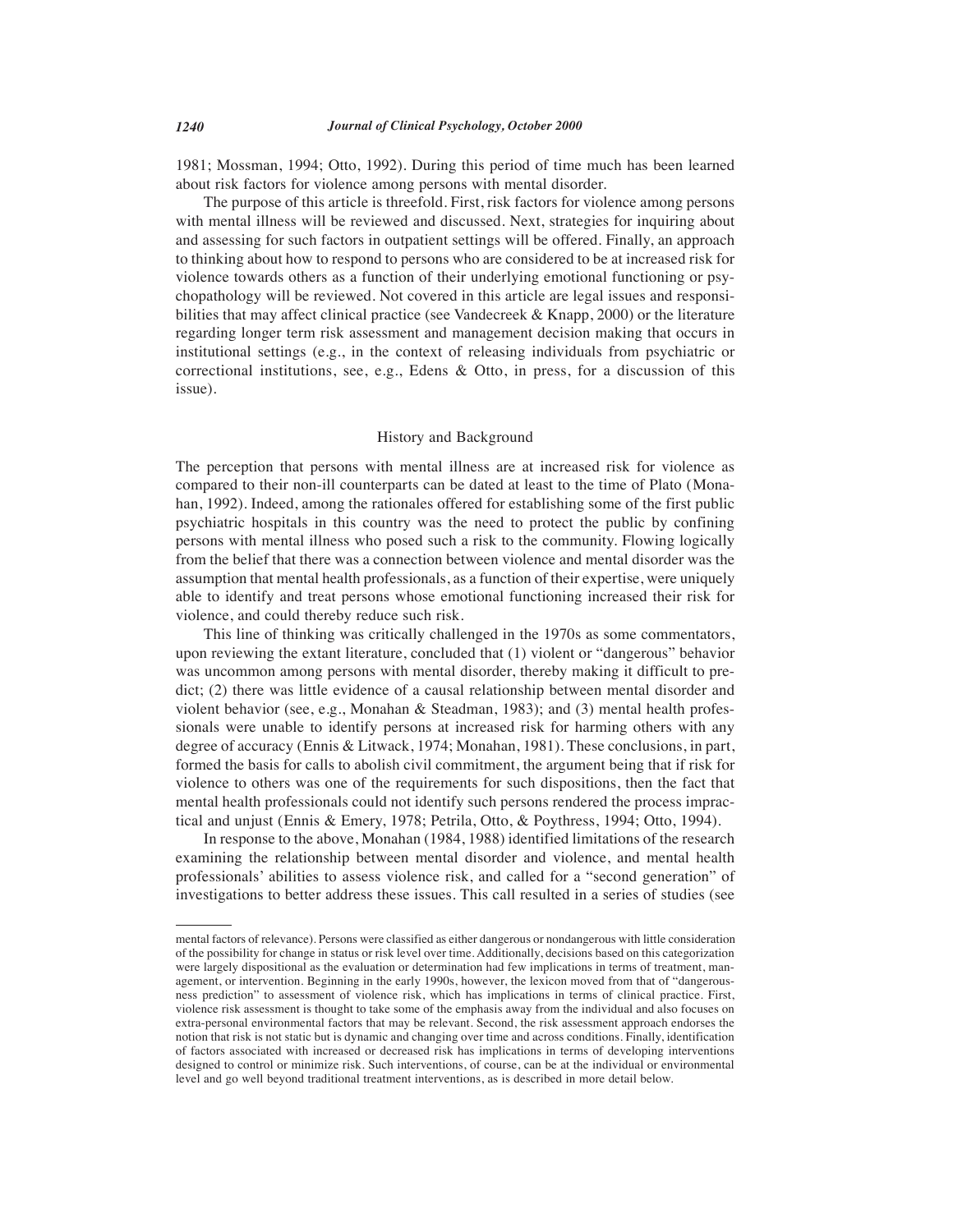Monahan & Steadman, 1994, for a summary) and review articles (Mossman, 1994; Otto, 1992, 1994), and most recently formed the basis for the Violence Risk Assessment Study organized by John Monahan under the auspices of the MacArthur Research Network on Mental Health and the Law. Findings from this "second generation" of research, which incorporated many of Monahan's (1984, 1988) recommendations, suggest that (1) violent behavior is not necessarily a low base rate behavior and occurs with some degree of frequency among persons with mental disorder (e.g., Otto, 1992; Steadman et al.,1998; Wessely & Taylor, 1991); (2) persons with certain mental disorders and symptom clusters are more likely to engage in violent behavior than persons without such (e.g., Swanson, 1994; Swanson, Holzer, Ganzu, & Jono, 1990); and (3) mental health professionals have some ability to assess violence risk among persons with mental disorder (e.g., Mossman, 1994; Mulvey & Lidz, 1998; Otto, 1992, 1994).

It is this body of developing research, along with research examining violence risk factors among criminal and nonclinical populations, that provides direction for clinicians faced with the task of assessing and managing risk with their clients. Although one might question whether findings from one population are applicable to others, a meta-analysis by Bonta, Law, & Hanson (1998) provides some support for the claim that the risk factors for violent behavior may be similar across populations. It should be no surprise to even beginning clinicians that more remains unknown than known about risk factors for violence among persons with mental disorders. As such, good practice will require clinicians to familiarize themselves with the relevant literature and use informed clinical judgment when the research literature provides no direction.

## Risk Assessment Approaches

There are five different approaches to violence risk assessment: clinical assessment, anamnestic assessment, guided or structured clinical assessment, actuarial assessment, and adjusted actuarial assessment (Melton, Petrila, Poythress, & Slobogin, 1997; Boer, Hart, Kropp, & Webster, 1997; Hanson, 1998). Clinical risk assessment is the method historically utilized by mental health professionals. Test data, interview information, and history are gathered, combined, and processed by the clinician, who then offers his or her clinical impressions and judgments. It is a relatively unstructured approach by which the mental health professional gathers whatever information he or she believes to be relevant to the assessment and prediction task, and processes it in whatever way he or she considers appropriate. Given its very nature, the assessment process is considered to vary considerably among mental health professionals and this presumed lack of reliability is considered to limit the validity of this approach (Meehl, 1954; Ziskin, 1995).

Anamnestic assessment is a specific type of clinical assessment whereby the examiner attempts to identify violence risk factors through a detailed examination of the individual's history of violent and threatening behavior. Through clinical interview, review of third party information (e.g., arrest reports, hospital accounts, reports of significant others), and perhaps psychological or other types of testing, the examiner tries to identify themes or commonalities across violence episodes that can be used to articulate risk or protective factors specific to the individual. This approach is likely to suffer from the same shortcomings as standard clinical assessment. It is general clinical assessment and anamnestic assessment that form the basis for most of the decisions on which the first-generation violence research was conducted.

Similar to traditional clinical assessment, guided or structured clinical assessment also requires that the examiner gather and process information that is gained during the course of a clinical evaluation. In contrast to traditional clinical assessment, however, in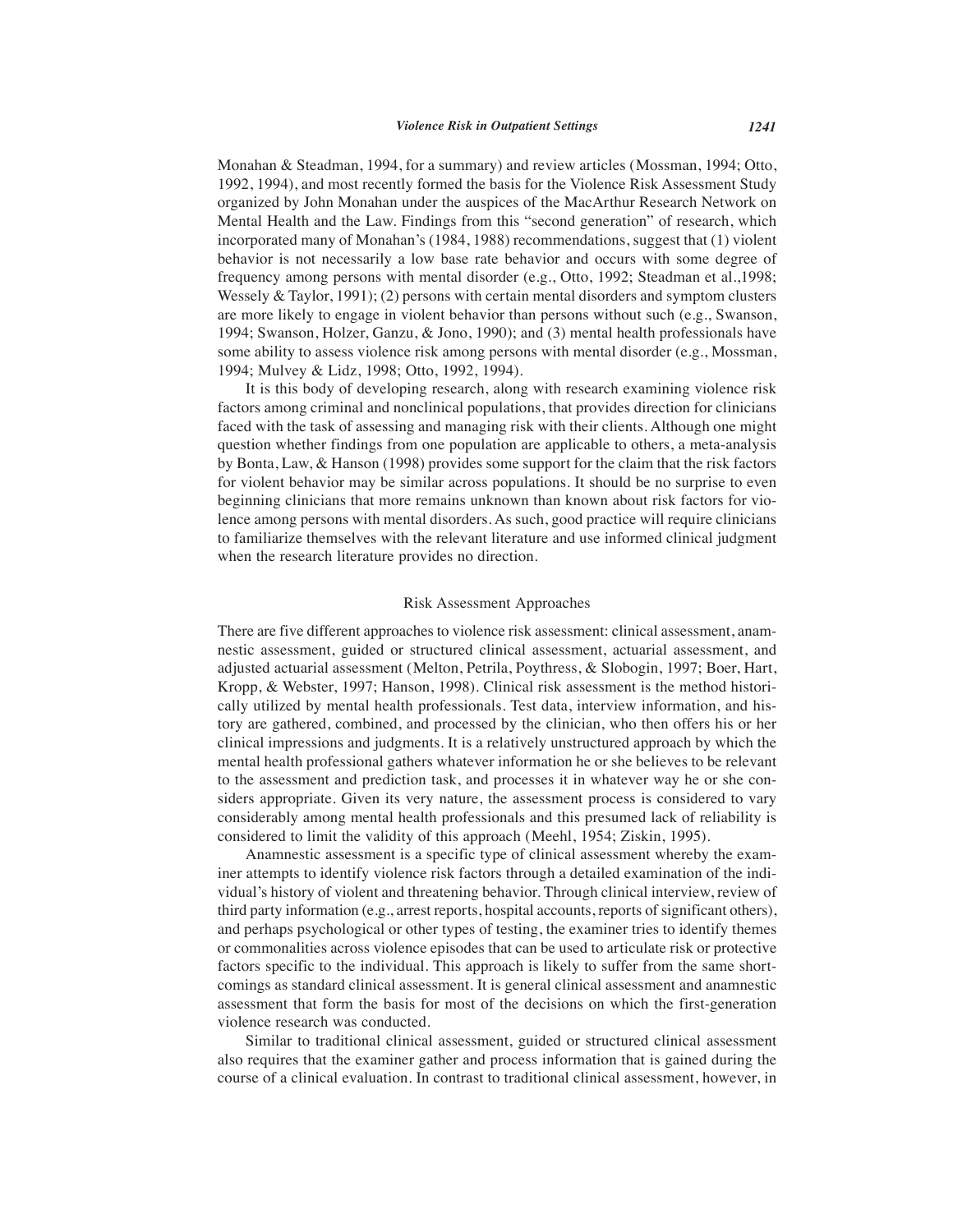guided clinical assessment the data sought, considered, and processed by the clinician is specified "up front" and has been demonstrated to be related to violence risk (Hanson, 1998; Webster, Douglas, Eaves, & Hart, 1997). Thus, although clinical judgment is still involved, the data on which the judgments are based (1) have some predictive value and (2) should be uniform across examiners using this structured approach. Given that guided judgments based on structured assessments tend to be more accurate than those based on general clinical assessment, development and implementation of this type of assessment is significant (Borum & Otto, 2000).

Actuarial approaches to violence risk assessment exclude, or at least minimize, the role of judgment by the mental health professional. In this approach, data are gathered and entered into a pre-existing equation. The data to be gathered or equation variables are empirically derived and accuracy and error rates are typically known. This process either excludes mental health professionals altogether or, at most, minimizes their involvement to gathering, quantifying, or classifying some of the information that is to be coded and entered into the equation. All of the "information processing," however, is done via the pre-existing equation. Strengths of the actuarial approach include presumably high reliability<sup>2</sup> and known error rates. A large number of studies to date suggest that actuarial formulas perform as well as or better than clinical judgment across a number of decisional tasks (Grove & Meehl, 1996; Meehl, 1954). Yet this approach, too, has limitations. First, strict adherence to this approach prevents the examiner from considering casespecific information that may be highly relevant but is not included in the formula. In response to this criticism some have suggested use of an adjusted actuarial approach, whereby an actuarial formula is used to set the assessment stage, but expert examiners can then adjust (or not adjust) the prediction/assessment after considering important case-specific factors not considered by the actuarial formula (Hanson, 1998). Proponents of the strict actuarial approach, however, note that adjusted actuarial predictions are typically less accurate, or are no more accurate, than pure actuarial predictions (Quinsey, Harris, Rice, & Cormier, 1998).

A further criticism is that use of an actuarial formula with a population different from the one on which it was derived, although it continues to guarantee reliability, raises concerns about general validity and error rates more specifically. But perhaps most problematic about actuarial assessment is its limited availability. There are actuarial formulae available for few psychological assessment tasks, something that makes this approach to assessment a sort of unkept promise with potential. Although there are a few actuarial formulae developed for assessing violence risk, e.g., Violence Risk Appraisal Guide (Quinsey, Harris, Rice, & Cormier, 1998) and Violence Prediction Scheme (Webster, Harris, Rice, Cormier, & Quinsey, 1994), they are most appropriately used with institutional populations who have criminal histories, and their utility with nonforensic, noncorrectional mental health populations in acute care settings is unknown. McNiel and Binder (1994) developed a five-item actuarial formula (history of threats or physical attacks within two weeks of admission, absence of suicidal behavior, diagnosis of schizophrenia or mania, male sex, and married to or living with significant other), which was designed to predict violent behavior during the course of acute hospitalization. They reported moderate sensitivity (55%) and specificity (64%), where physical attacks or fear-

<sup>&</sup>lt;sup>2</sup>Because most actuarial formulas include primarily static variables that appear relatively easy to code, it is typically assumed that inter-rater reliability for the scoring of these instruments will be high. Unfortunately, developers of some actuarial instruments (e.g., VRAG; Quinsey, Harris, Rice, & Cormier, 1997; RRASOR; Hanson, 1998) fail to present inter-rater reliability, leaving the clinician in an awkward position, particularly in those cases where item scoring is complicated or subjective.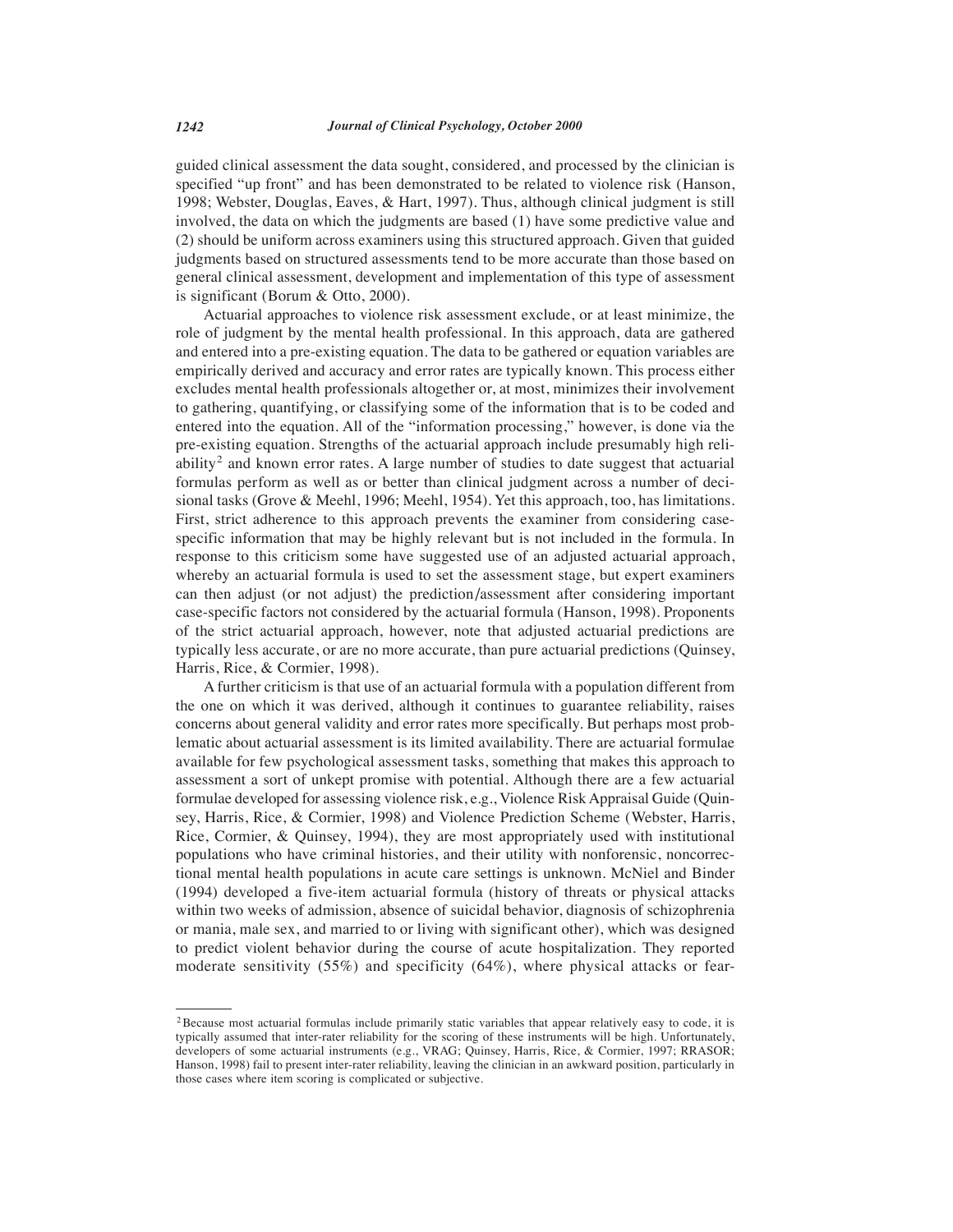inducing behavior were used as the criteria. The authors, however, appropriately cautioned that the formula might only be helpful in assessing likelihood of threats or physical

assaults in inpatient settings, noting that factors not considered by the formula (e.g., substance use/abuse, medication compliance, family conflict) would likely be relevant in settings other than the hospital. More recently, Monahan et al. (2000) developed an actuarial tool for assessing violence risk.

The above approaches, of course, need not be mutually exclusive. Given the current state of knowledge in terms of short-term violence risk in mental health settings, I recommend that clinicians use a combined approach whereby they familiarize themselves with the empirical literature regarding risk factors for violent behavior and structure their inquiry and judgments around these factors. Use of a structured, guided clinical assessment developed in light of the extant research, e.g., HCR-20 (Webster, Douglas, Eaves, & Hart, 1997; see Table 1 and subsequent text for a description of this instrument), supplemented by an anamnestic analysis of the client's violence history should form the basis of a comprehensive evaluation that assesses factors relevant to violence risk.

# Risk Factors for Violence

Broadly speaking, risk factors for violence among persons with mental disorders fall into one of two categories. Static risk factors are those that either cannot be changed (e.g., age, sex) or are not particularly amenable to change (e.g., psychopathic personality structure). Identification of these factors is important in terms of identifying the client's absolute or relative level of risk; however, these factors typically have few implications for treatment or management of risk since the factors, by definition, cannot be changed.

In contrast, dynamic risk factors are those that are amenable to change (e.g., substance abuse, psychotic symptomatology). Identification of these factors is important

> Table 1 *HCR 20 Items (Webster et al., 1997)*

A. Historical Items

- 1. Previous violence
- 2. Young age at first violent incident
- 3. Relationship instability
- 4. Employment problems
- 5. Substance use problems
- 6. Major mental illness
- 7. Psychopathy
- 8. Early maladjustment
- 9. Personality disorder
- 10. Prior supervision failure
- B. Clinical Items
	- 1. Lack of insight (into mental disorder)
	- 2. Negative attitudes (toward others, institutions, social agencies, the law)
	- 3. Active symptoms of major mental illness
	- 4. Impulsivity
	- 5. Unresponsive to treatment

# C. Risk Management Items

- 1. Plans lack feasibility
- 2. Exposure to destabilizers (e.g., weapons, substances, potential victims)
- 3. Lack of personal support
- 4. Noncompliance with remediation attempts
- 5. Stress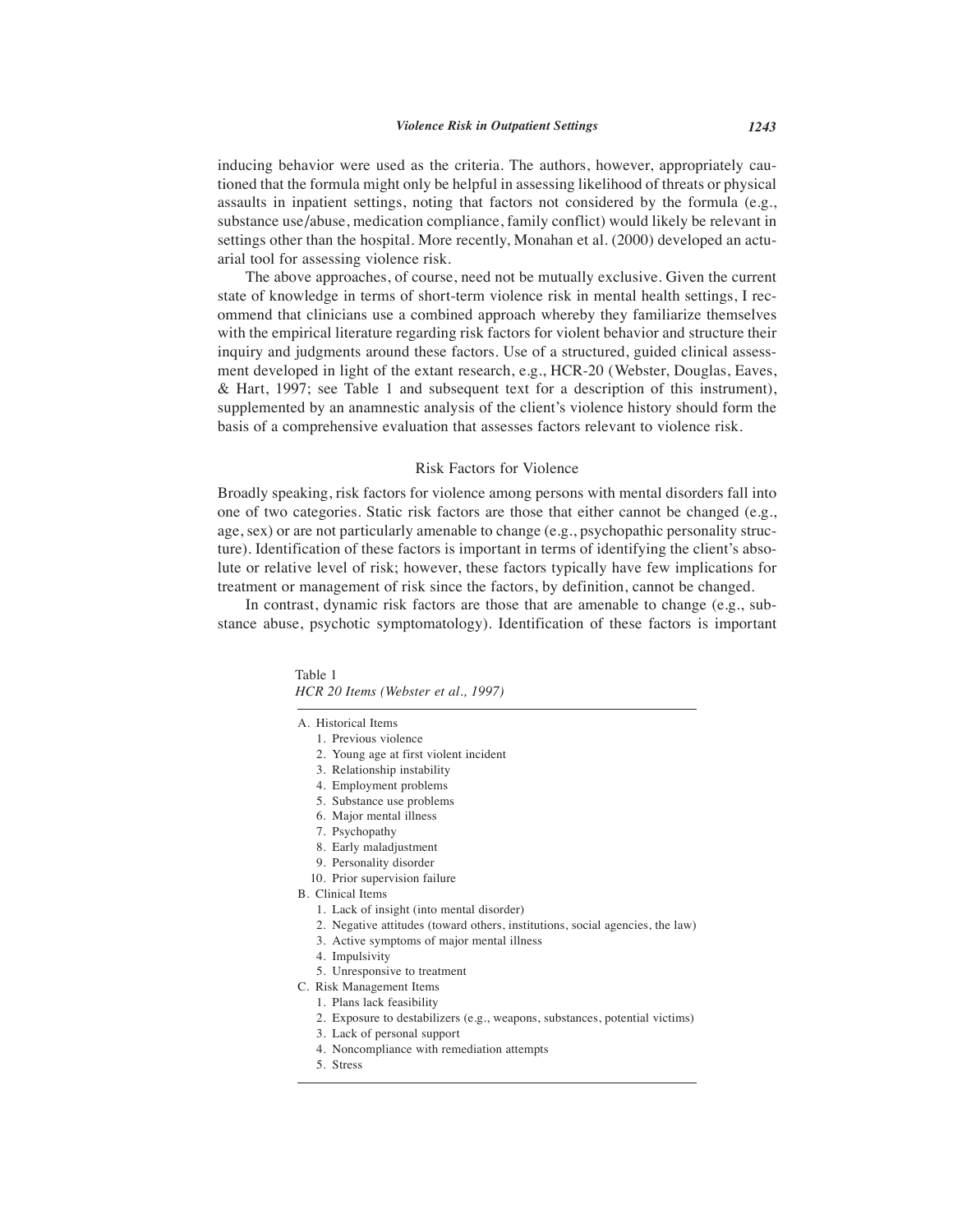both in terms of of estimating the client's absolute or relative level of risk, as well as for purposes of treatment planning. Hanson (1998) further distinguishes between stable dynamic factors and acute dynamic factors. Stable dynamic factors can change but have some enduring quality over time and across situations (e.g., deviant sexual preferences or alcoholism) whereas acute dynamic factors (e.g., sexual arousal, alcohol intoxication) are "states" which can change much more rapidly. Assessing the former category may be more important for treatment planning and intervention planning when dealing with persons about whom there are concerns for violence in the future, while the latter category may be more important in terms of assessing imminent risk and making decisions about immediate interventions.

# *Demographic Factors*

There are a number of demographic variables that may be considered risk factors for violence. Given their very nature, however, demographic factors must be considered static insofar as interventions will do little to change them. Perhaps one of the most robust findings in the criminological and violence literature is sex as a risk factor for violence (Wilson & Herrnstein, 1985; Dobash, Dobash, Wilson, & Daly, 1992). In the general population, males are much more likely than females to engage in violent behavior, and their behavior is likely to be more severe and cause more harm. Historically, this sex effect was considered to apply to psychiatric populations as well. Recent research, however, suggests that there may be small or no sex differences in rates of violence, at least with more symptomatic populations (Steuve & Link, 1998; McNiel & Binder, 1995; Tardiff, Marzuk, Leon, Portera, & Weiner, 1997). Lidz, Mulvey, and Gardner (1993), in their study of psychiatric patients evaluated in a hospital emergency room, reported comparable or higher rates of violence for females as compared to males (33% for females versus 22% for males). Posthospitalization and pilot data from the MacArthur Violence Risk Assessment Study yielded similar results. Steadman et al. (1994) found that while fewer women than men (35% versus 39%) reported engaging in violent behavior in the two-month period preceding their psychiatric hospitalization, a greater proportion of women than men (33% versus 22%) reported engaging in violence during the two-month period after discharge.3 Although Swanson (1994) found that males with various psychiatric and substance abuse disorders exhibited higher rates of violence than females, these differences were typically small (e.g., 22% of males with comorbid psychiatric and substance abuse disorders reported engaging in violent or threatening behavior during the prior 12 months as compared to 17% of similarly disordered females). Findings reported by Hiday, Swartz, Swanson, Borum, & Wagner (1998) offer some further insight into the issue. In their sample of patients who reported engaging in violent behavior prior to hospitalization  $(N = 68)$ , women were as likely as men to engage in any type of violence; however, men were over-represented when the analysis was limited to more serious forms of violence (i.e., those forms involving injuries or use of weapons). Tardiff, Marzuk, Leon, Portera, and Weiner (1997) reported similar findings, noting that equal numbers of male

<sup>&</sup>lt;sup>3</sup>The reader is cautioned not to assume, based on this data, that the base rate of violent behavior among people with a psychiatric diagnosis of some sort is around 33% with very short term follow-ups, and presumably even higher with longer follow-up periods. It is important to note that the samples studied by Lidz et al. (1993) are highly select insofar as they were recently evaluated in a hospital emergency room, perhaps because of concerns about their violence. More accurate base-rate estimates for violent and threatening behavior for the universe of people with psychiatric diagnoses are provided by Swanson et al. (1990) who used Epidemiological Catchment Area data gathered from randomly selected persons (some with psychiatric diagnoses and some without) living in the community.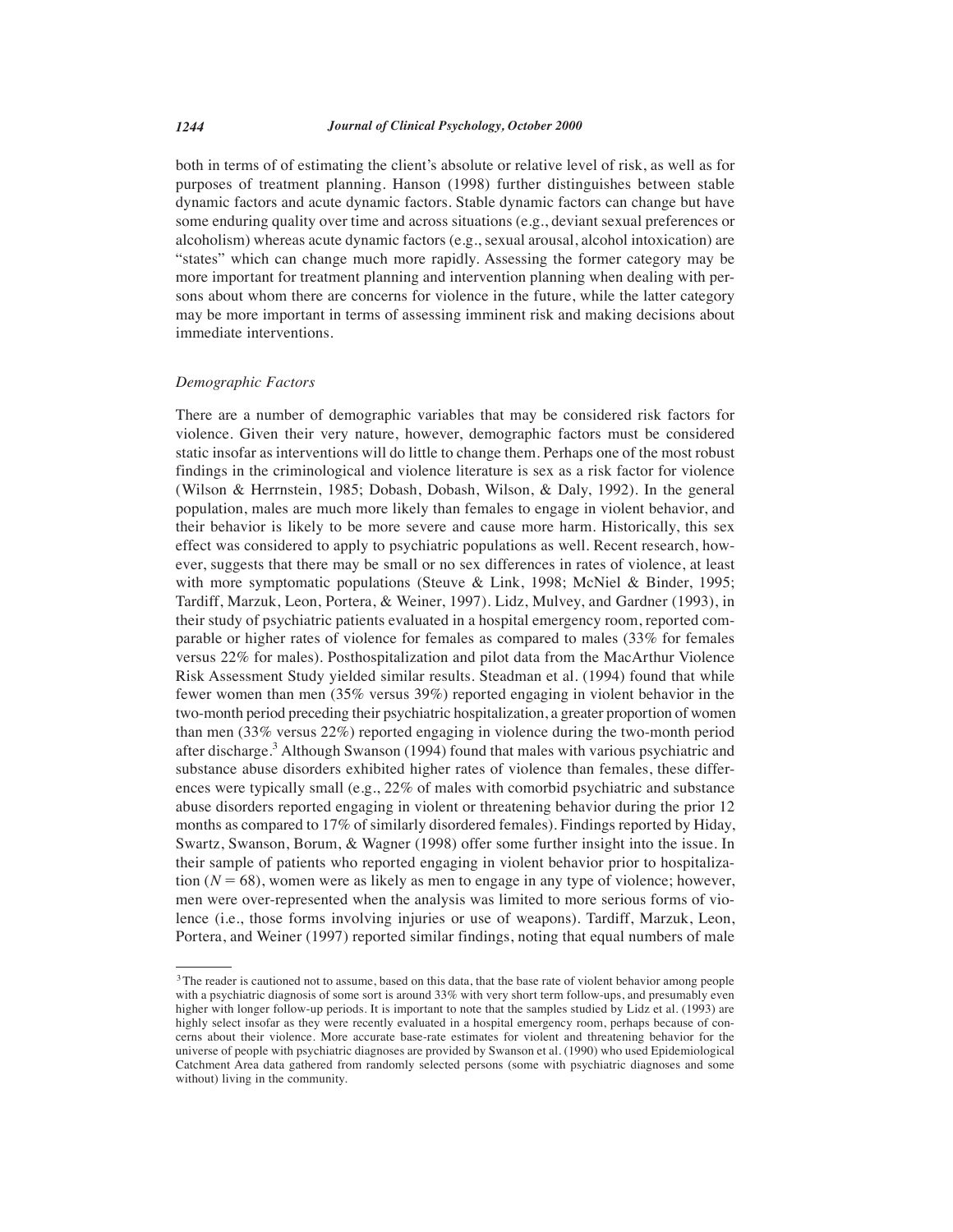(13.6%) and female (14.7%) inpatients on an acute psychiatric unit reported engaging in violent behavior in the month preceding their hospitalization. Together, these findings suggest that clinicians, at least those working with more disturbed patient populations, should not consider patient sex to be a baseline risk factor for violence. Although the possibility that males engage in more severe or damaging types of violence, perhaps partly as a function of greater access to weapons, is worthy of consideration, Tardiff, Marzuk, Leon, Portera, & Weiner (1997) found no sex difference in terms of severity of injuries caused or use of weapons in violent episodes reported by their sample of male and female inpatients.

Like sex, age is another well known risk factor for violence (as well as criminal behavior more generally) in the general population. Persons in their late teens and early twenties are at highest risk for violent or threatening behavior (Bonta, Law, & Hanson, 1998; Swanson et al., 1990). In contrast to sex as a risk factor, however, age appears to be a risk factor for persons with mental illness as well as persons without. Steadman et al. (1994), in their pilot study, found that persons age 40 and above with mental illness reported rates of violence approximately one third that of persons between the ages of 25 and 40. McNiel (1997) concluded that, among persons with mental disorder, the predictive utility of age as a risk factor for violence may vary, depending on their mental state. He offered that age may be a less powerful predictor of violence potential among persons who are acutely ill as symptom risk factors will mask or overshadow age effects, whereas age may be a more powerful predictor of violence among persons with mental disorder who are not acutely ill, as is the case among nondisordered persons in the community.

Rates of violent behavior are differentially distributed by race, as measured by selfreport, arrest rate, and incarceration rate, with African Americans having higher rates than Caucasians. Not surprisingly, these differential rates disappear when socioeconomic status (SES) is controlled (Swanson, 1994). These data suggest that while race is not a risk factor for violence, SES is, although its effect may be attenuated among persons with persons who are acutely mentally ill (McNiel, 1997). The connection between SES and violence, however, is complicated, with some violence presumably instrumental, some violence resulting from higher levels of stress endured by the poor, and some violence being contextually determined and occurring as a function of living in criminogenic environments (see section on Contextual/Environmental Factors below).

#### *Historical Factors and Dispositional Factors*

Not surprisingly, perhaps the single greatest risk factor for future violence is a history of violent behavior or criminal behavior more generally (Kay, Wolkenfeld, & Murrill, 1988; Mossman, 1994; Klassen & O'Connor, 1994; Bonta, Law, & Hanson, 1998). Persons who have contact with the juvenile justice system as minors are more likely to engage in violent and other criminal activities as adults, and adults with violence histories are more likely to engage in future violent behavior than persons without such histories. Similarly, McNiel, Binder, and Greenfield (1988) found that a history of violence was the best predictor of future violence in a sample of acutely ill psychiatric inpatients. Tardiff, Marzuk, Leon, and Portera (1997) reported that among psychiatric patients recently released from an acute care unit, those who reported a violent episode in the week prior to their hospital admission were nine times more likely to engage in violent behavior in the two weeks after their discharge.

The age at which the first serious offense occurred is also a significant factor. Individuals who first commit violent, serious criminal actions at an earlier age (e.g., prior to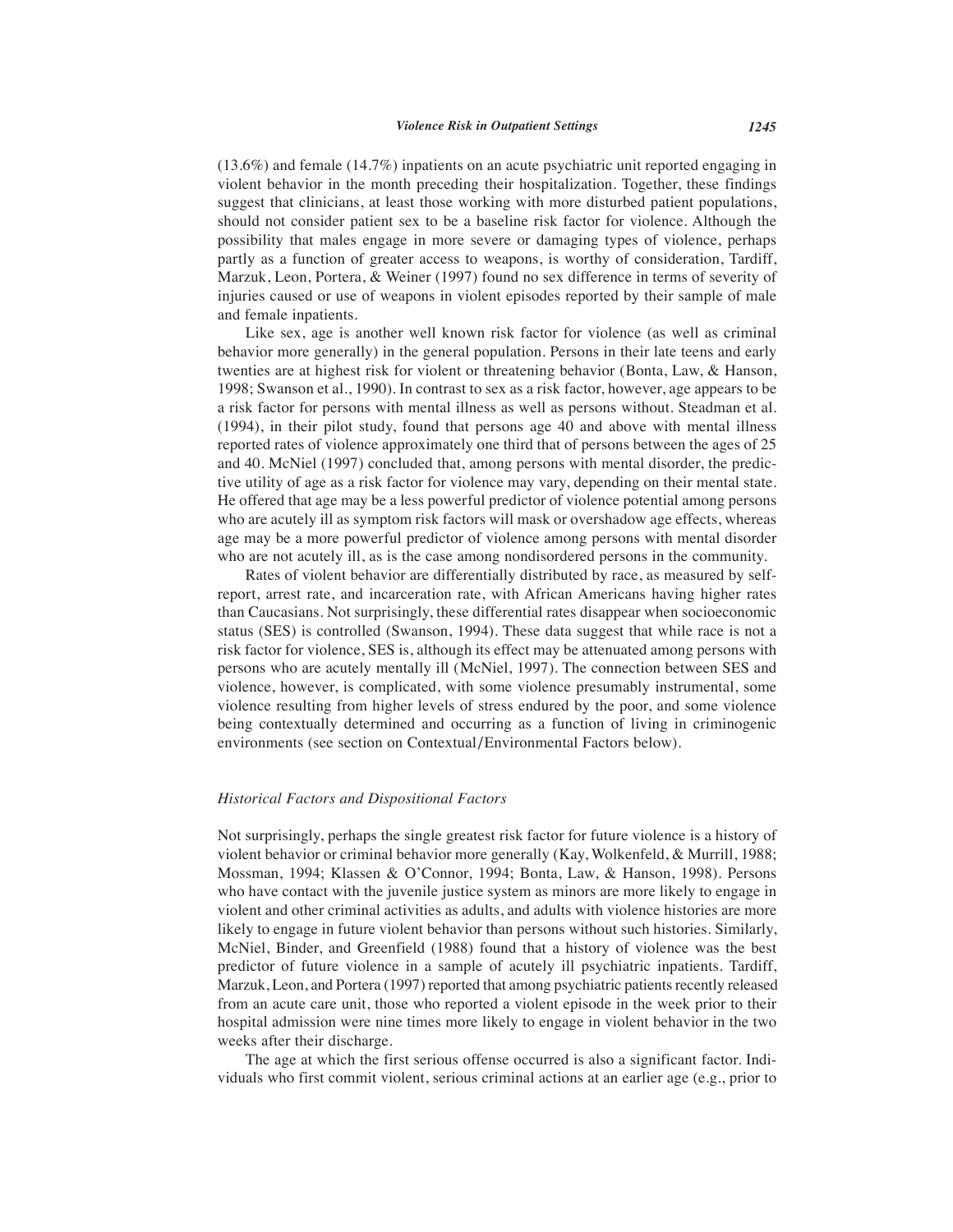age 12) are more likely to engage in violent and more serious criminal careers over the course of their lifespan. Borum (1996) reported that risk for violence increased with each prior episode, with the likelihood of a future violent act exceeding 50% among persons with five or more prior offenses.

Another risk factor for violence is a history of child abuse or witnessed domestic violence (Klassen & O'Connor, 1994). Predisposing factors are likely to include experiences that model, reward, or reinforce the display of violence. Violent and nonviolent teenagers, violent and nonviolent psychiatric patients, and physically abusive and nonabusive husbands can be differentiated as a function of their history of witnessed or experienced abuse as a child (Klassen & O'Connor, 1994; Strauss, Gelles, & Steinmetz, 1980; Browne, 1987; Yesavage, Becker, & Werner, 1983).

Low intelligence and neurologic impairment have been associated with increased rates of violence (Borum, 1996; Klassen & O'Connor, 1994; see Krakowski, 1997 for a review). Also offered as a potential risk factor is the presence of a hostile and aggressive attributional and interpersonal style, expectations that aggressive behavior will be rewarded or successful, and violent thoughts and fantasies (Borum, 1996).

# *Clinical Risk Factors*

*Substance Abuse Disorders and Mental Illness.* There are a number of factors best described as clinical or psychopathological factors that are associated with risk for violence. With the exception of a history of violent behavior, a diagnosis of substance abuse or dependence is probably the single greatest risk factor for threatening or assaultive behavior directed towards others. Swanson et al. (1990) found that, in the community, persons with a substance abuse or dependence diagnosis are 14 times more likely to engage in threatening or assaultive behavior than persons with no diagnoses. Persons with a substance abuse disorder accompanied by a major mental disorder were 17 times more likely to report assaultive or threatening behavior in the recent past. These data are consistent with the recent findings of Swartz, Swanson, Hiday, Borum, Wagner, and Burns (1998), who reported that persons with severe and persistent mental illness who did not adhere to their psychotropic medication regimens and suffered from co-existing substance abuse disorders were at significantly higher risk for violence.

Thus, for persons with severe and persistent mental illness, a detailed inquiry into their current and past substance use is clearly indicated, along with examination of involvement in, adherence to, and success of prior treatments. Additionally, a focused inquiry into the client's violence history as it is related to substance use will also be important.

Clinical lore has long suggested that psychotic symptomatology was a risk factor for violence, presumably because of the belief that such persons were in less control of their behavior and emotions. The current empirical literature lends some credence to this belief, but with some important caveats. Swanson et al. (1990) found that people living in the community with diagnoses of schizophrenia reported higher rates of violent behavior than persons with no diagnosis or other diagnoses (e.g., affective or anxiety disorders). However, research by Link and his colleagues (Link & Steuve, 1994; Link, Steuve, & Phelan, 1998), which was later replicated by Swanson and his colleagues (Swanson, Borum, Swartz, & Monahan, 1996), suggests that it may not be the diagnosis of schizophrenia, per se, but may be a particular subset of psychotic symptoms. Specifically, it is perceptions of threat and perceptions that one's thoughts and actions are being controlled by external forces that appear to increase risk of violent behavior. These have been labeled "threat/control override" (TCO) symptoms by Link and Steuve (1994). Whereas the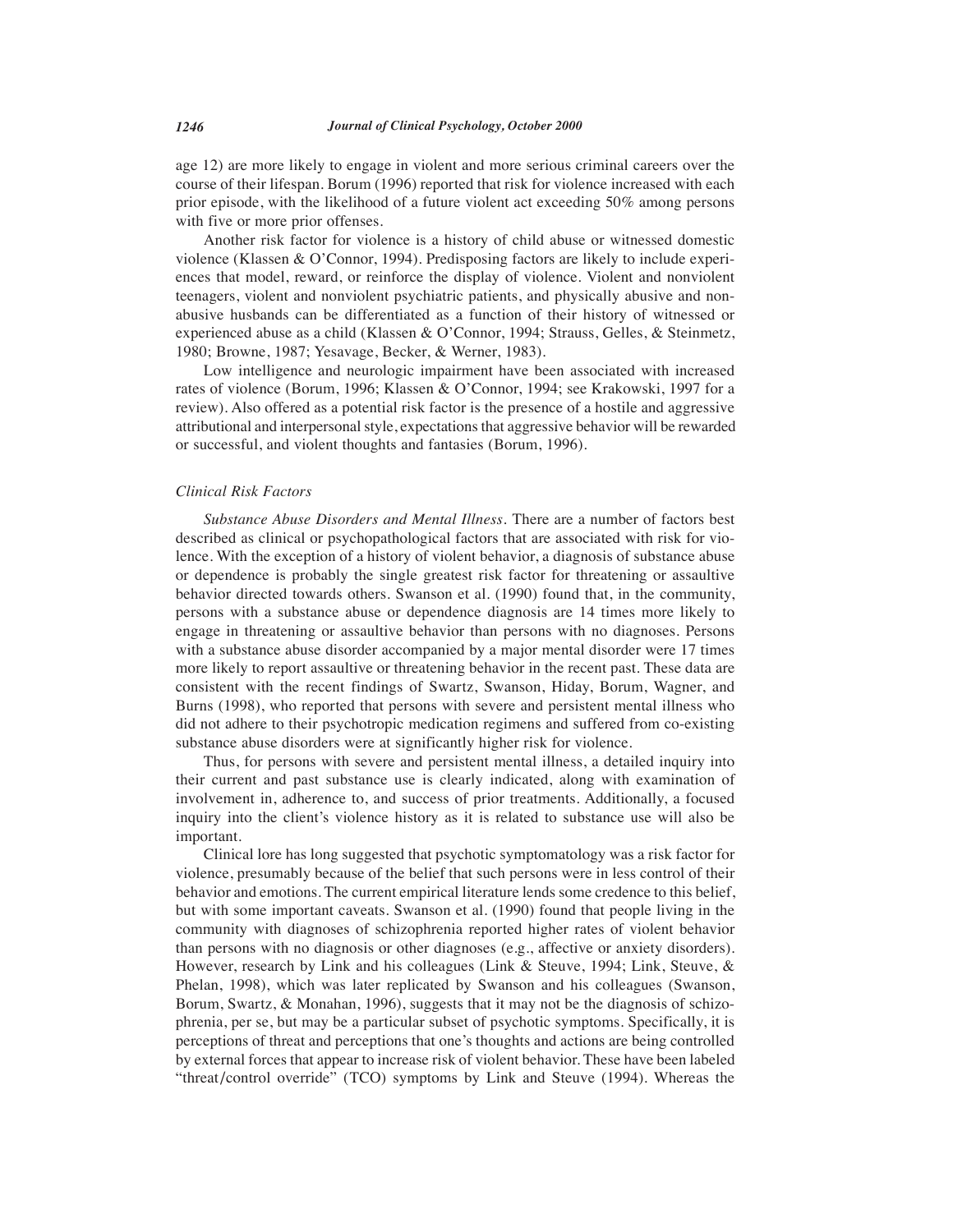former cluster of symptoms (i.e., perceptions of threat) are most typically associated with paranoid disorders, control override symptoms (e.g., perceptions that someone else is controlling one's thoughts or actions) may be associated with schizophrenia and other psychotic disorders.

Persons with mental illness who believe that they are being threatened or that they are at risk of harm by others are more likely to report threatening and assaultive behavior than psychotic persons without such symptomatology or with no mental disorder. In a large community sample, Swanson, Borum, Swartz, and Monahan (1996) reported that persons with TCO symptoms were twice as likely to engage in violent behavior than persons with other psychotic symptoms and six times more likely to report such behavior than community-dwelling persons with no diagnosis. In a sample of 68 hospitalized persons who reported engaging in violent behavior during the four months preceding their admission, 53% reported fearing harm at the time of their violent behavior. McNiel and Binder (1995) reported that acute psychiatric inpatients who were suspicious and guarded were more likely to act out aggressively than their more trusting counterparts. In her review of three studies, Taylor (1998) concluded that delusions played an important role in the precipitation of violent acts, particularly with respect to more serious violent acts.

Command hallucinations are also considered by many to be a risk factor for violence, at least insofar as individuals who comply with violent commands may be at greater risk for violence than persons not experiencing such commands. Hersh and Borum (1998) reviewed the literature examining command hallucinations and reported estimates of compliance rates ranging from 39% to 89%. Persons experiencing commands consistent with violence, however, were no more likely to comply with such commands than persons experiencing commands to engage in nonviolent behavior. The authors concluded that individuals were more likely to comply with commands if the hallucinated voice was familiar, and if their hallucinations were consistent with or related to a co-existing delusion. Accordingly, they suggested that examiners specifically inquire about command hallucinations in cases where psychosis is evident. The inquiry should focus on the nature of the commands (i.e., whether they are suggestive of violence), the voices and their familiarity, the examinee's history of complying or not complying with the commands, and the presence of delusional or other beliefs that may or may not be consistent with the commands.

Research also indicates that persons experiencing the manic phase of bipolar disorder are at increased risk for violent behavior (Binder & McNiel, 1988; Beck & Bonnar, 1988; Yesavage, 1983). Less clear, however, is the specific symptomatology or behaviors associated with mania that are related to this increased likelihood of violence.

The above analysis makes clear that assessments of violence risk cannot be made at the diagnostic level. A diagnosis of schizophrenia, in and of itself, may mean little in terms of increased violence risk, whereas the presence of Threat/Control Over-ride (TCO) symptoms, either with or without a diagnosis of schizophrenia, appears to be of more relevance in estimating risk for violent behavior. Similarly, consideration of impulsivity, irritability, and impaired judgment and decision making associated with manic episodes and other types of disorders is indicated given the increased prevalence of violence among this group of persons.

*Personality Disorders.* Another clear risk factor for violence is psychopathy (Cleckley, 1976; Hare, 1993) as distinguished from the diagnosis of antisocial personality disorder in the *Diagnostic and Statistical Manual of Mental Disorders*, Fourth Edition (DSM-IV; American Psychiatric Association, 1994). Whereas persons who meet the diagnostic criteria for antisocial personality disorder are typically characterized by a history of impulsive, social convention-breaking, rule-breaking, and law-breaking behavior, per-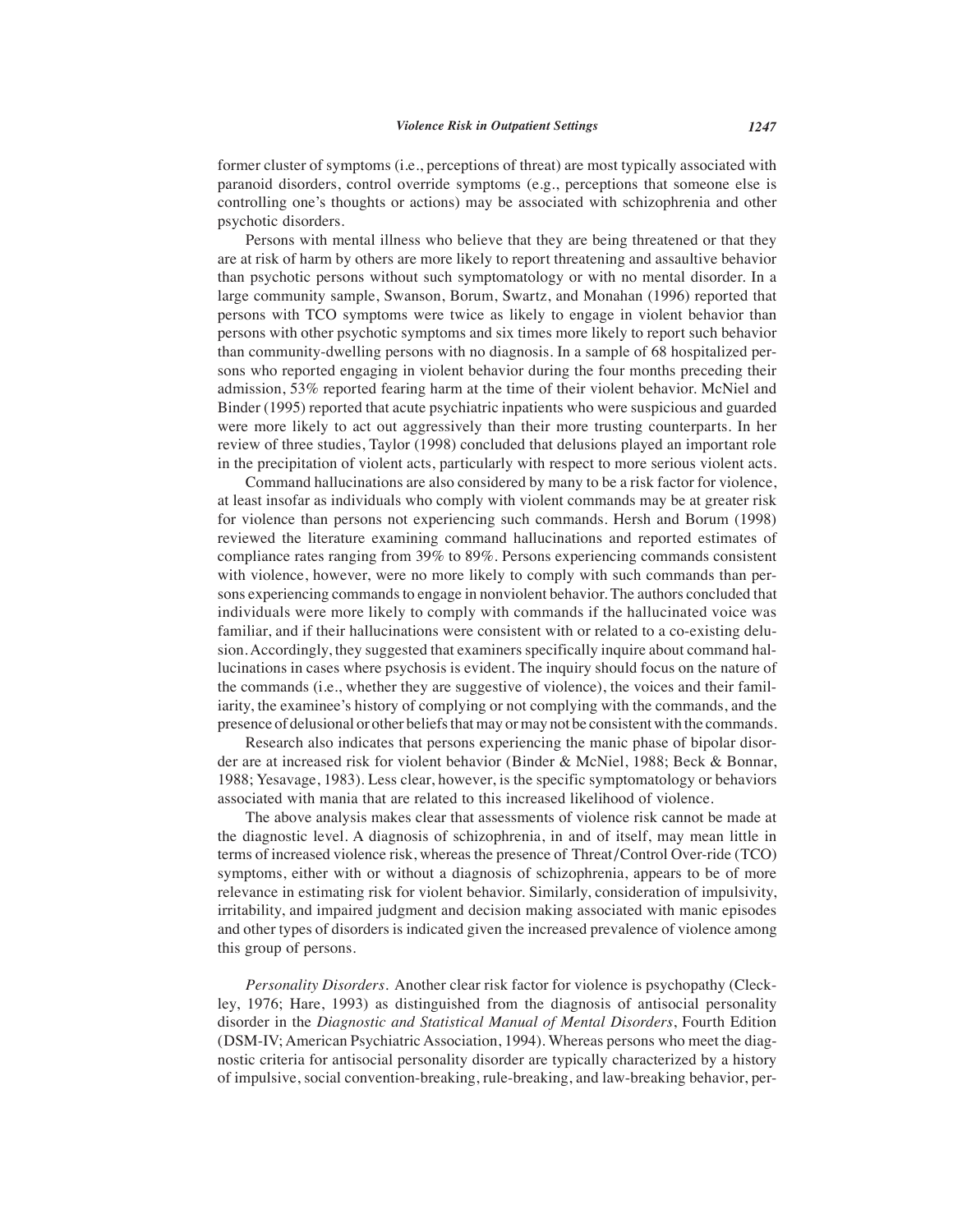sons high in psychopathy exhibit similar behavioral histories accompanied by "a constellation of affective, interpersonal, and behavioral characteristics, including egocentricity; impulsivity; irresponsibility; shallow emotions; lack of empathy, guilt, or remorse; pathological lying; [and] manipulativeness" (Hare, 1998, p. 188). Persons meeting the psychopathy criteria (typically assessed via the Hare Psychopathy Checklist—Revised; PCL-R; Hare, 1991) are at relatively high risk for engaging in violent, threatening, and other criminal behaviors more generally (see Hare, 1998, for a review and summary). In contrast to the other clinical factors described above, however, psychopathy might best be considered as a static factor insofar as treatment programs designed to date have not shown much promise (Hare, 1998; Ogloff, Wong, & Greenwood, 1990; Rice, Harris, & Cormier, 1992).

Unfortunately, because one of the characteristics of such a style is unreliable reporting and intentional deception of others (Hare, 1991; 1998), clinicians will be hard pressed to make judgments about psychopathy without access to informed third parties or official records (e.g., criminal justice records, hospital records). Clinicians familiar with such clients over the long term, however, may have enough information about them to inform such judgments.

Relative to the research devoted to violent and other criminal behavior among persons high in psychopathy, there is a relative dearth of literature focused on other personality disorders. Although there are some research reports indicating that persons with one or more personality disorder diagnoses are at significantly increased risk for violent behavior, specific diagnoses are oftentimes not reported and their reliability remains questionable (see, e.g., Tardiff, Marzuk, Leon, & Portera, 1997; Tardiff, Marzuk, Leon, Portera, & Wiener, 1997). The relative dearth of literature regarding personality disorders and violence risk may partly reflect (1) limitations of the psychiatric nomenclature of personality disorders generally (Widiger & Trull, 1994) and (2) that assessment of the psychopathy construct (via the PCL-R) is better refined than assessment of any other personality disorder or personality style. Although Widiger and Trull (1994), in their review of the literature, concluded that there was modest support for the claim that persons with borderline personality disorder were at heightened risk for engaging in violent behavior, the findings cited are indirect, sparse, and of limited utility. That violence towards others among persons with a diagnosis of borderline personality disorder has not received more attention is surprising. That Widiger and Trull (1994) found only two studies directly on this topic may demonstrate how assessment and diagnostic limitations can impact the research literature. Clearly, the relationship between personality disorders and violence risk is an area in need of further research and analysis.

*Anger and Impulsivity.* Anger is a normal emotion that serves many adaptive functions (Novaco, 1994). Anger may be an enduring state for some or a fleeting feeling for others, both of which have behavioral, cognitive, affective, and physiological components. Anger is considered by lay persons and mental health professionals alike as a risk factor for violence, and the empirical evidence to date provides some support for this supposition, both in clinical and nonclinical populations (Novaco, 1994). Craig (1982) examined over 1,000 psychiatric hospital admissions occurring over the course of one year. Clinical anger and agitation ratings were the best "postdictors" of prehospitalization violence  $(r = .34$  and  $r = .27$ , respectively), and showed even higher correlations with prehospitalization violence than clinical ratings of factors such as antisocial behavior  $(r = .18)$ , suspiciousness  $(r = .19)$ , and delusional thinking  $(r = .20)$ . Similarly, Kay, Wolkenfeld, and Murrill (1988) reported anger, hostility, and excitability to be significantly associated with violence displayed by a sample of 208 psychiatric patients both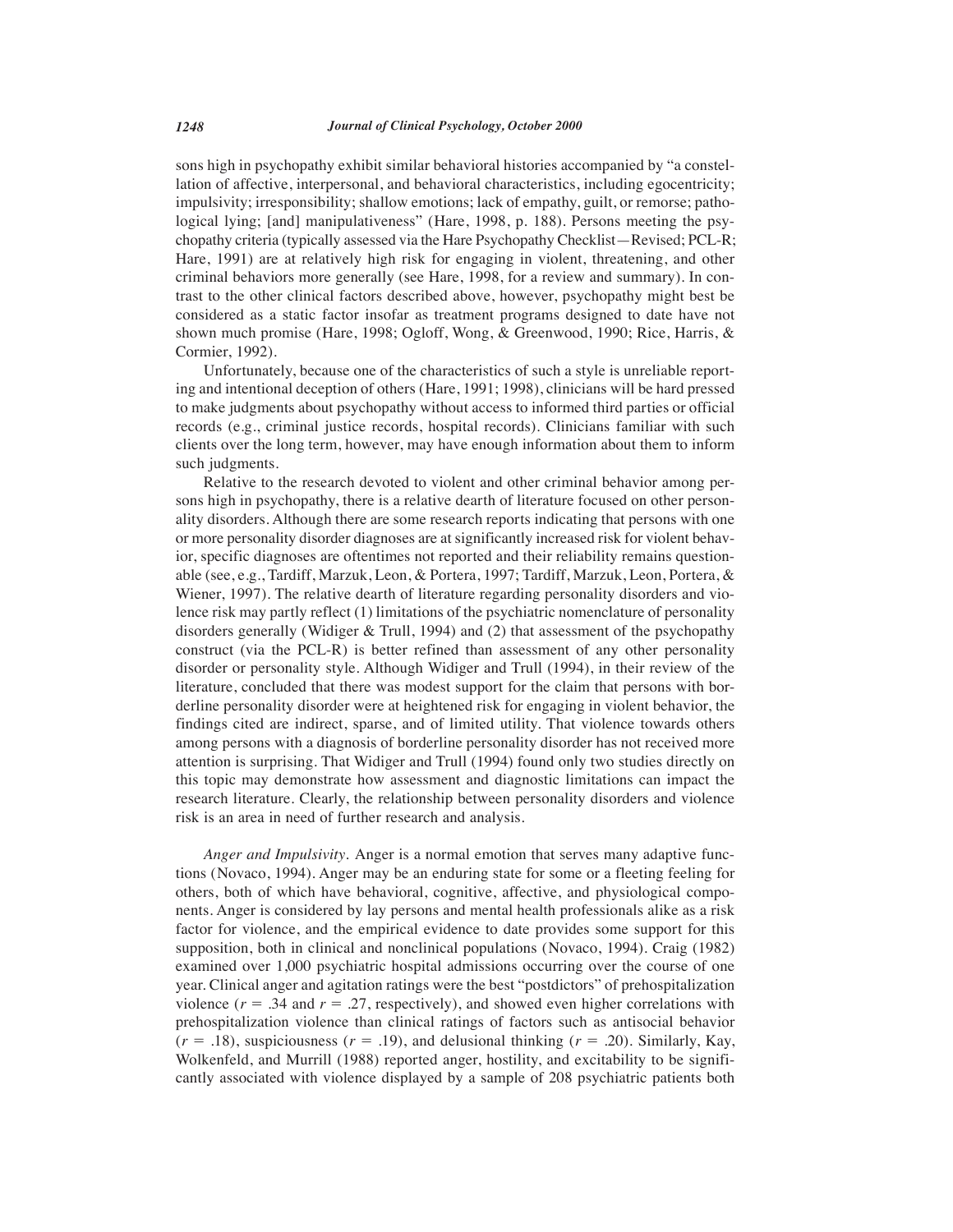during and subsequent to hospitalization. In a series of studies with psychiatric inpatients, Novaco (1994) reported that anger (as measured by various subscales of the Novaco Anger Scale) was significantly correlated with prior criminal convictions (.34), use of seclusion and restraint while hospitalized (.34), and hospital assaults (.26). Similarly, Swanson, Borum, Swartz, and Hiday (1999) found that, in a sample of 68 hospitalized persons who reported engaging in violent behavior during the four months preceding their hospital admission, feeling "enraged, about to explode" was the most common experience of persons during the violent act (68%). Interestingly, feelings of anxiety (54%) and fear (53%) were the next most common experiences.

Discussions of poorly controlled or inappropriately displayed anger are typically accompanied by discussions of impulsive behavior or impulsivity. Separating these concepts into distinct entities is not always easy. Although impulsivity is symptomatic of some mental disorders that are associated with increased risk for violence (e.g., substance abuse disorders, psychopathy, intermittent explosive disorder), the construct of "impulsivity" is difficult to define (Webster & Jackson, 1997). Barratt (1994) considers impulsivity to be a character trait determined by genetic and experiential factors and related to the control of thoughts and behavior. He describes impulsive people as acting without thinking, having low serotonin levels, and experiencing ongoing difficulties controlling behaviors they have committed to controlling. Webster and Jackson (1997) described five categories of behavior typically displayed by impulsive persons: interpersonal dysfunction; lack of planning; disordered self-esteem; rage, anger, and hostility; and taxing irresponsibility. Although there is a paucity of clinically relevant research examining the contributions of impulsivity as differentiated from anger and interpersonal hostility, clinicians would do well to consider the examinee's history of behavioral controls and anger expression as they are related to violent and/or threatening behavior.

Perhaps because common sense dictates that persons who fantasize about, threaten, or are preoccupied with violence are at greatest risk for harming others, little research has addressed this issue, and the research that does exist indicates that there is not a perfect relationship between threatening behavior and subsequent violence (McNiel, 1997). McNiel and Binder (1989) found that acute psychiatric patients who threatened others were more likely to act out violently, although their ultimate victims were not necessarily those that they had threatened. Grisso et al. (2000) reported that patients experiencing violent thoughts during their hospitalization were more likely to engage in violent behavior subsequent to discharge. This suggests that the clinician should take quite seriously threats of violence with the understanding that individuals beyond those specifically threatened may be at risk of harm.

# *Environmental/Contextual Factors*

All of the risk factors reviewed above have focused on the individual being assessed. Because behavior is determined both by person and situational factors, an understanding of contextual and environmental factors associated with violence among persons with mental disorder is important. The empirical literature regarding environmental contributors to violence is sparser than the literature examining person-centered factors, presumably as a result of psychology's emphasis on the person, as well as difficulties associated with assessment of environmental variables. Thus, much of the discussion presented below is based either on theory or clinical experience.

*Stress and Social Support.* Although there is a relative paucity of research documenting the relationship between perceived stressors and violent behavior in clinical or non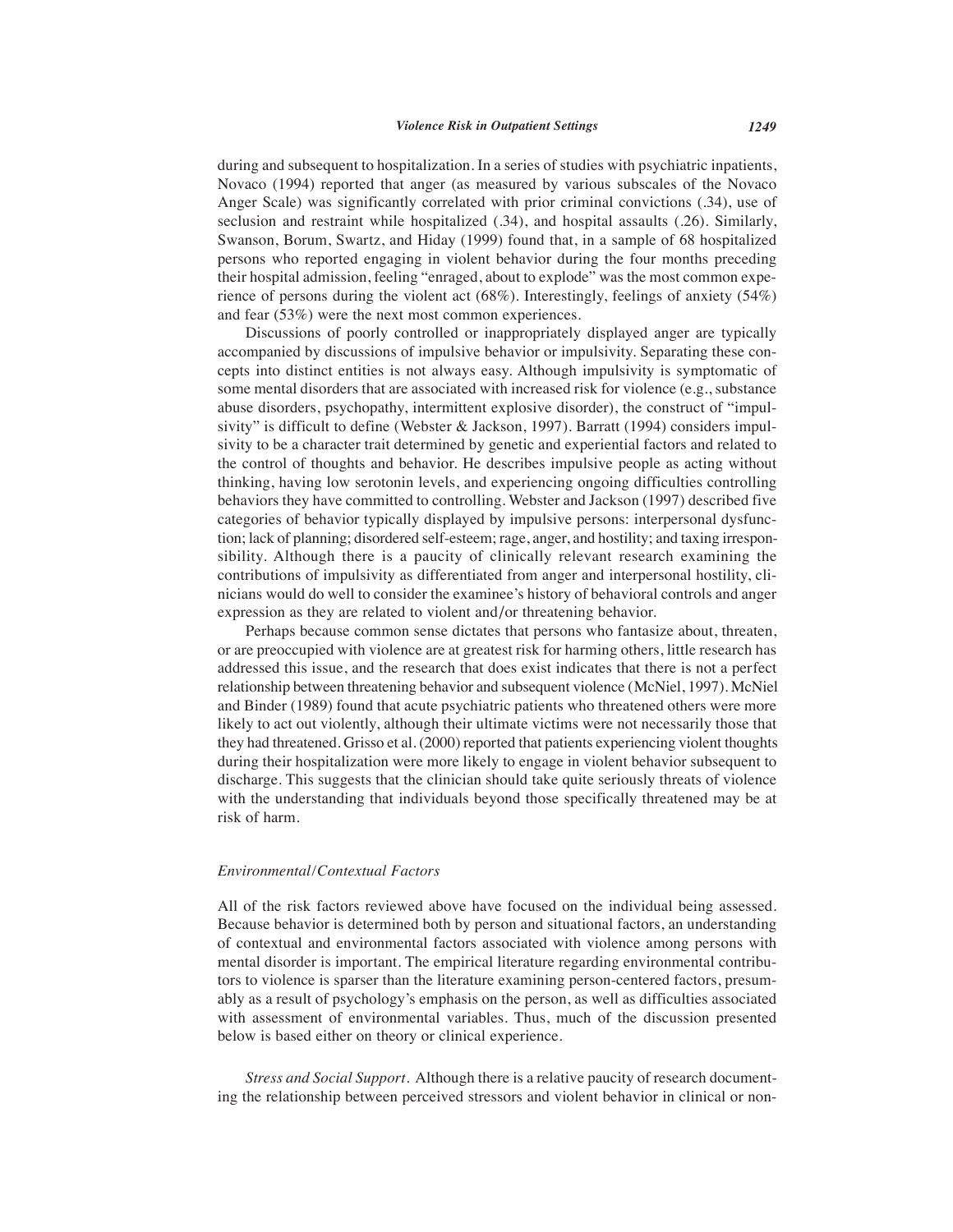clinical populations, there is essentially universal agreement that stress is a risk factor for violence (Borum, 1996; Monahan & Steadman, 1994). Theoretical support for this conclusion can be garnered, however, as can indirect empirical evidence. For example, the frustration-aggression hypothesis and the associated body of research suggests that individuals who are frustrated or stressed are more likely to engage in violent or threatening behavior (Baron & Richardson, 1997; Berkowitz, 1998; Geen, 1990). Additionally, higher rates of violence among populations with higher stress levels (e.g., low socioeconomic status) and associated rates of specific types of violence with stressors (e.g., in the context of domestic violence) offer support for this supposition.

Swanson et al. (1998) examined the community adjustment and violence histories of 331 persons who had severe and persistent mental illness and were enrolled in community treatment. They found an interactive relationship between severity of functional impairment and social contact, which was, in turn, associated with violence risk. For the 20% of the subjects with the greatest degree of impairment (as measured by Global Assessment of Functioning; GAF) more frequent contact with family and friends was associated with a higher likelihood of violent events. In contrast, for higher functioning respondents, frequent social contact was associated with lower violence risk and greater satisfaction in relationships.

Stressors, of course, can take many forms and can be related to financial (e.g., unemployment), interpersonal (e.g., marital or family problems), health (e.g., illness of self or significant other), environmental (e.g., housing), intrapsychic (e.g., threats to selfesteem), or other problems. With respect to stressors, however, it will be important to identify the individual's perceived source and level of stress, as this can be subjective and vary considerably across persons. Findings by Swanson et al. (1998) and Estroff, Swanson, Lachiotte, Swartz, and Bolduc (1998) suggest that what is perceived by some persons as a source of social support (e.g., a mother interested in and concerned about her adult son's adjustment as it is affected by his severe and persistent mental disorder) can be perceived by others as a stressor (e.g., a nosy and bossy mother who will not leave her son alone).

*Weapon Availability/Preoccupation with Violence.* Although there is no empirical evidence regarding weapon availability and risk for violence in individual cases, it intuitively makes sense that persons who have ready access to weapons (e.g., guns, knives), if they become violent, are more likely to engage in more harmful forms of violence. Indirect support for this claim, however, can be found in associated literatures. For example, the higher success rates of males who attempt suicide is attributed, in part, to their tendency to use more lethal means, such as guns and other weapons (Maris, 1992); similar effects have also been reported at the macro level, with those communities with greater access to lethal means of injury reporting higher suicide rates (Marzuk, Leon, Tardiff, Morgan, Stajic, & Mann, 1992). Additionally, higher rates of gun-related violence and injury in locales with greater access to guns (Sloan, Kellerman, Reay, & Ferris, 1988; Kaplan & Geling, 1998) also provide some support for the weapon availability hypothesis. Clinicians should inquire about access to weapons, interest in weapons, and past use of weapons. Temporary removal of weapons, although it does not insure that the client will not gain access to other weapons, reduces the probability of weapon use and the greater harm that can result.

McNiel (1997) cautioned that clinicians conducting evaluations of violence risk should take steps to insure that their examinees are free of weapons, noting that between 4% and 8% of patients bring weapons with them to psychiatric emergency rooms (McNiel & Binder, 1987;Anderson, Ghali, & Bansil, 1989). Because emergency rooms and inpatients units are the settings in which mental health professionals are most likely to be assaulted by clients,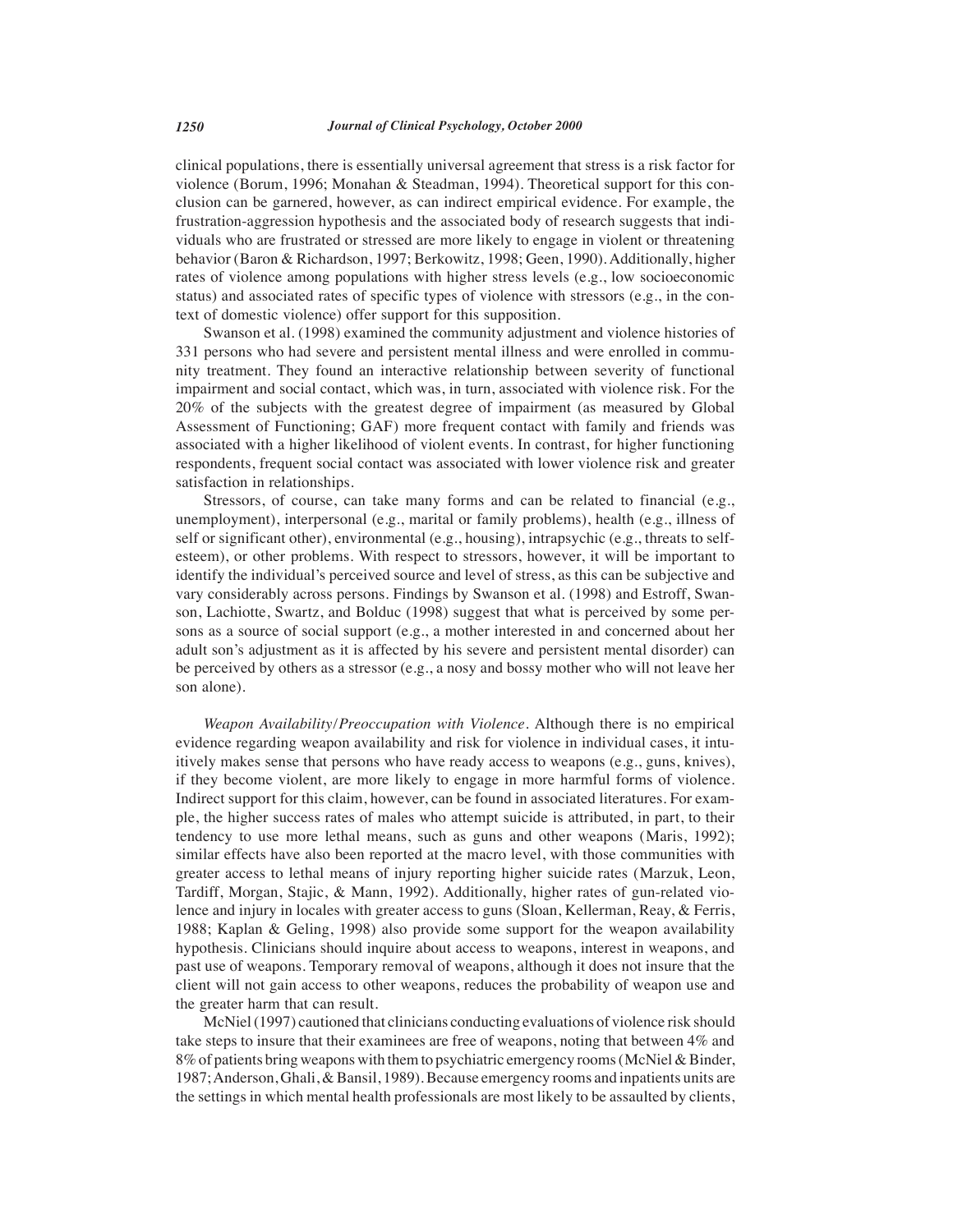it is important that clinicians not become lax in their perception of safety and take steps to insure a safe environment (McCulloch, McNiel, Binder, & Hatcher, 1986).

*Availability of Substances.* Just as substance use and abuse is a risk factor for violence (see above), placement in environments allowing ready access to substances is indirectly but logically considered to increase risk for violent behavior. This supposition has implications in terms of risk management (e.g., placement in supervised settings or environments where access to and use of substances is better monitored or controlled) that will be discussed more fully below.

*Victim Availability.* An important issue to consider in assessing risk for violence is victim specificity and victim availability. Does the client present a violence risk with respect to one identified person (e.g., a spouse from whom she is separated, a work supervisor) or is the target population broader (e.g., people who work for the IRS)? In cases where the risk of violence is limited to one or a few persons, target availability is a more significant issue. Tardiff, Marzuk, Leon, and Portera (1997) examined the adjustment of 763 psychiatric patients released from an acute care psychiatric unit and found that subjects who were violent prior to their hospitalization often attacked the same victims upon their release.

Interesting to note is the literature regarding victims of the violence committed by persons with mental disorders. Estroff et al.(1998) reported that mothers living with adult children who suffered from schizophrenia and co-occurring substance abuse were at significantly increased risk for violent victimization by their children. Other factors related to increased risk included being an immediate family member, spending more time with the client, and being the family member of a financially dependent client. Straznickas, McNiel, and Binder (1993) reported that, of 113 acute psychiatric inpatients who had assaulted others during the two-week period preceding their admission to an acute care unit, 63 (56%) had assaulted family members. Other investigators have also identified family members of persons with mental disorders as likely targets of violence (Steadman et al., 1998; Tardiff, Marzuk, Leon, & Portera, 1997; Tardiff, Marzuk, Leon, Portera, & Wiener, 1997).

*Settings.* Steadman et al. (1998) reported that persons with mental disorder were more likely to engage in violent acts in their homes, while their nondisordered counterparts were more likely to engage in violence in public settings such as a bar. Swanson and his colleagues (1999) offered interesting preliminary findings regarding interactions between sex, environment, and violence—males were more likely to fight with acquaintances and strangers in public places while women were more likely to fight with family members in the home. Whereas over half of a sample of violent male psychiatric patients reported that they engaged in violent behavior in public places, only 17% of their female counterparts reported such. The majority of violent women (65%) reported engaging in violent behavior in the home and with family members, whereas only 36% of the males reported violence occurring in the home. Anamnestic assessment of the client violence and aggression history, therefore, may reveal important information in terms of violence risk management.

#### Clinical Violence Risk Assessment

As suggested above, assessment of risk for violence is best characterized as a continuing process rather than an isolated event or occurrence. Certainly, some clients will require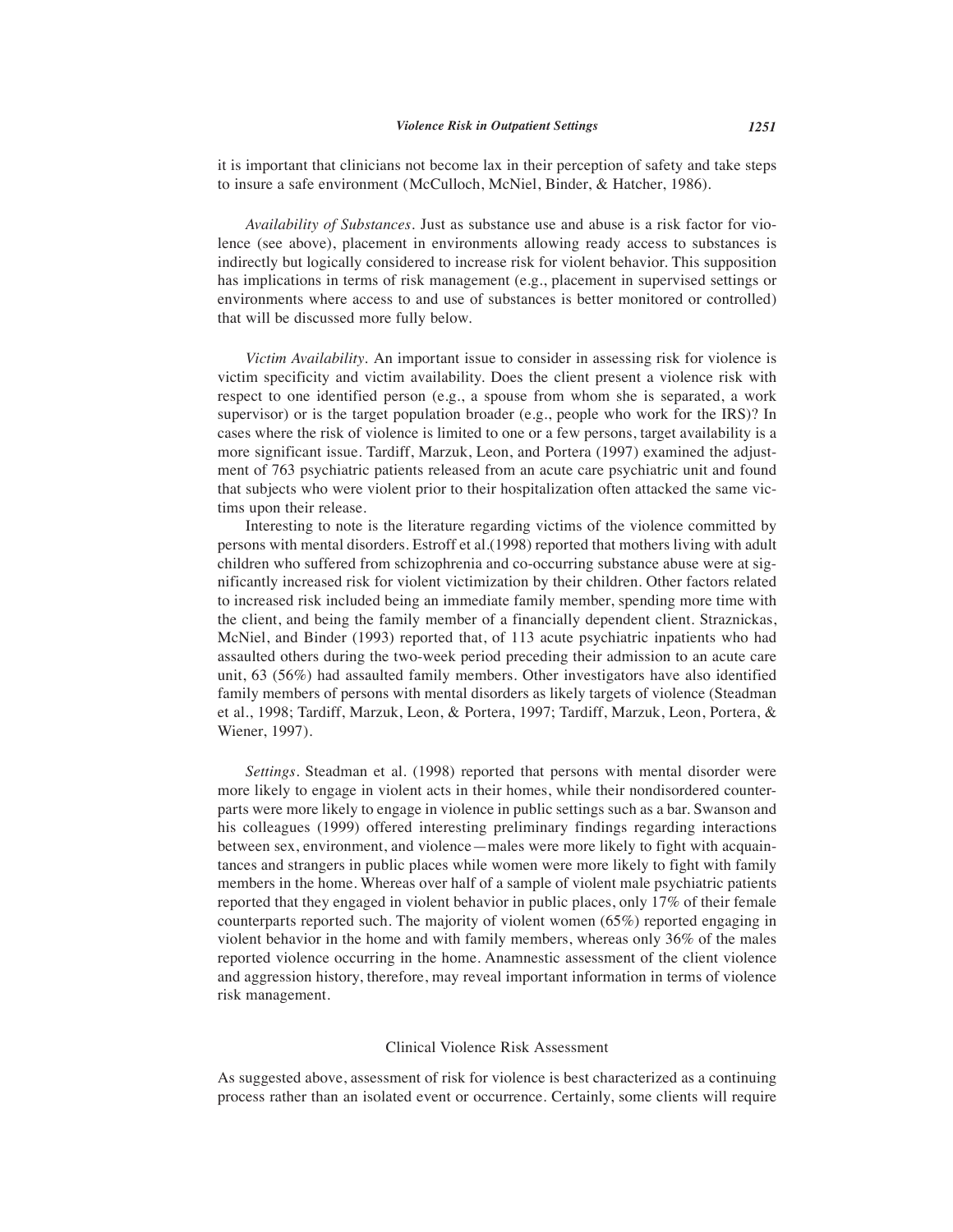# Table 2 *Violence Questions*

#### Screening Questions

- 1. What kinds of things make you mad? What do you do when you get mad?
- 2. What is your temper like? What kinds of things can make you lose your temper?
- 3. What is the most violent thing you have ever done and how did it happen?
- 4. What is the closest you have ever come to being violent?
- 5. Have you ever used a weapon in a fight or to hurt someone?
- 6. What would have to happen in order for you to get so mad or angry that you would hurt someone?
- 7. Do you own weapons like guns or knives? Where are they now?

Anamnestic Violence Risk Analysis: Detailed Questions Related to Specific Incidents

- 1. What kind of harm occurred?
- 2. Who were the victims(s) and/or targets?
- 3. In what setting or environment did the altercation(s) take place?
- 4. What do you think caused the violence?
- 5. What were you thinking and how were you feeling before, during, and after the altercation(s)?
- 6. Were you using alcohol or other drugs at or around the time of the altercation(s)?
- 7. Was the client experiencing psychotic symptoms such as TCO symptoms at the time of the altercation?
- 8. Were you taking psychoactive medication at the time of the incident?
- 9. Can patterns or commonalities across this and other episodes be identified?

*Source:* Adapted from Borum, Swartz, & Swanson (1996).

more detailed and more regular assessments of risk than others. At some level, however, the clinician should consider assessment of violence risk to be ongoing for all clients.

# *Initial Contacts and Inquiries*

Although, in most settings, the majority of clients do not pose a significant risk for violence, an inquiry into aggressive and violent behavior should be made with each new client. Borum, Swartz, & Swanson (1996) offered a clinically useful model whereby all clients are essentially "screened." In cases where a potential risk is indicated (e.g., due to a violence history and/or stated intent), a more detailed inquiry is made. The first section of Table 2 offers a list of questions that can be posed to all clients during the course of an interview. If such questions are embedded in a clinic intake form they should be followed up during the course of an interview.

The violence inquiry should be offered as neutrally as possible so as to minimize social desirability effects. Questions including terms that are not operationally defined or that do not include examples are generally not helpful (e.g., "Have you ever been violent?") and more general and open questions should be followed up with more specific questions.<sup>4</sup> Although the clinician wants to avoid upsetting or agitating the potentially violent client unnecessarily, failing to subject the client to the moderate amount of stress associated with talking about difficult issues may leave the clinician with a false sense of

<sup>4</sup>While a psychology intern, I completed an intake interview with a male ordered to participate in a domestic violence group by a local criminal court. In response to the question, "Have you ever been violent in your relationship?" this client responded in the negative, and he adamantly maintained that he had never assaulted his girlfriend. In response to more specific and detailed questioning the client readily admitted to slapping, grabbing, and limiting the movement of his girlfriend during arguments. This client's definition of violence, however, was quite limited and the history of violent and aggressive behavior might not have otherwise been revealed and discussed without a more detailed and specific inquiry. I guess this is one of the reasons we have supervised internships.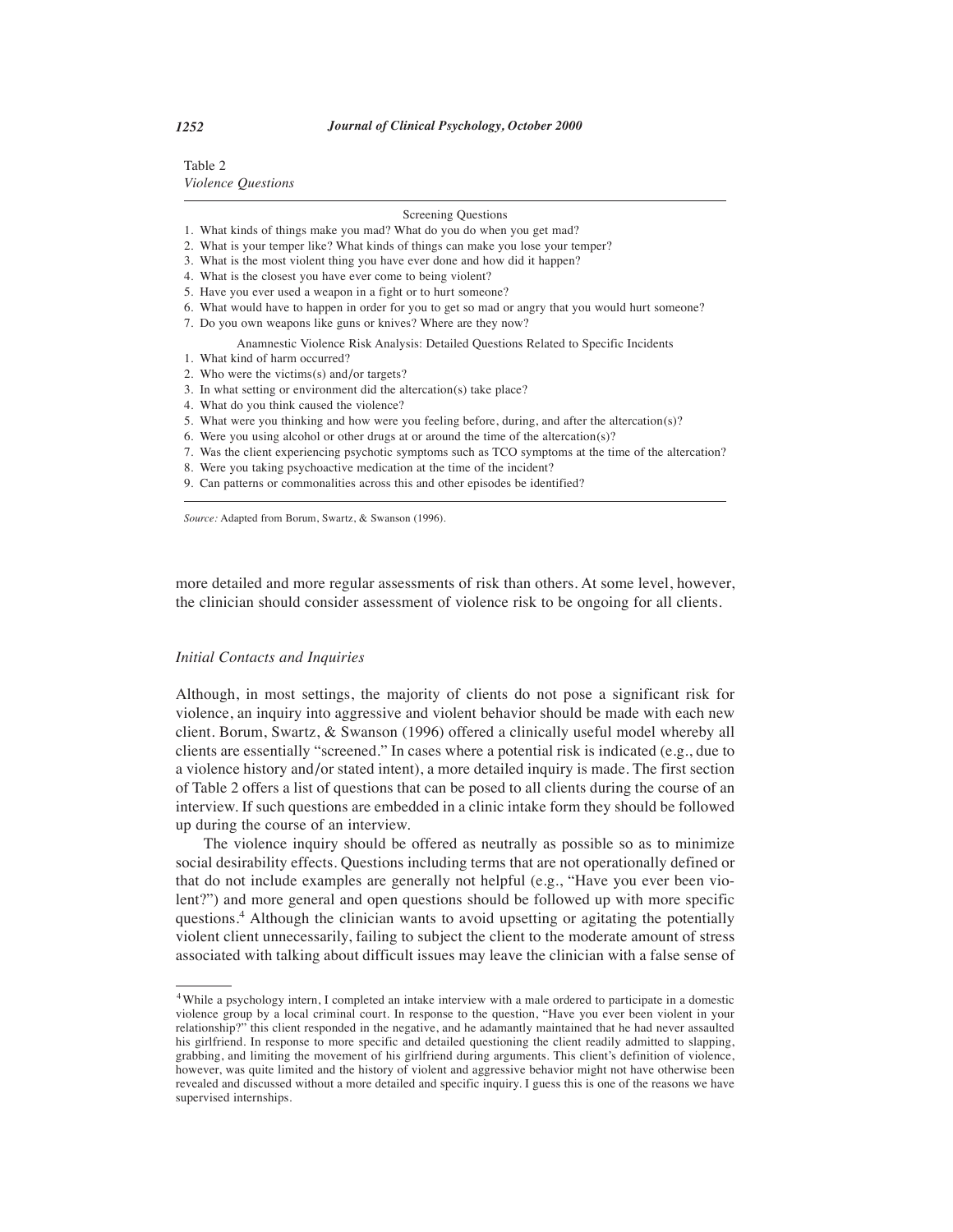security about the client's violence potential (Otto & Borum, 1999). A client's inability to maintain her composure or control her anger and irritability in the context of a clinical interview may say much about her ability in real life settings. Two approaches may be employed given these concerns (Heilbrun, 1998). The clinician may broach difficult issues and "back off" in response to agitation which threatens the interview process, revisiting the untouched areas later in the assessment. Alternatively, the clinician may save those potentially problematic questions for the latter part of the interview so that all other necessary information has been gathered should the evaluation have to be terminated as a result of the client's agitation or lack of cooperation.

# *Detailed Inquiries and Analyses*

Amore detailed inquiry into and analysis of a client's violent and aggressive behavior is necessary in those cases where there is a history of such behavior or the client offers current concerns or ideation. This more detailed inquiry, largely anchored in what we know about risk factors and treatment/management techniques, is conducted both for purposes of assessing relative risk level and identifying appropriate treatments and interventions. Ideally, clinicians faced with such a task will not simply have to rely on the self-report of the client, but will also have access to third party information. This information offers a different perspective on the client's violent/aggressive behavior and may provide insights about causes, treatment, and management that might otherwise go unrecognized. For example, as might be expected, Steadman et al. (1998) obtained higher rates of reported violence when collateral information was considered in addition to client self-report.

The availability of such third-party information depends on a variety of factors and, in most cases, will require the cooperation of the client. In some cases, the client will have to authorize the release of confidential information (e.g., records of prior mental health treatment), while in others the client will have to permit the clinician to contact informed third parties who, although they do not hold legally protected information about the client, may have valuable insights nonetheless (e.g., wives, parents, roommates, friends, coworkers). In those cases where a client is considered to present a significant threat to him- or herself or another person and the law allows or requires the clinician to take action, such contacts can be made over the client's objection. Of course, such requirements and conditions vary considerably across jurisdictions, highlighting the need for mental health professionals to be familiar with the law of the jurisdiction in which they practice (see Vandecreek and Knapp, 2000, for a more detailed discussion).

In cases where a more detailed violence inquiry is required, use of a guided clinical assessment technique such as the HCR-20 (Webster, Douglas, Eaves, & Hart, 1997; Douglas, Ogloff, & Nichols, 1999) might be considered, followed by an anamnestic inquiry into the client's violence episode(s). The HCR-20 is not a test, but rather, is best conceptualized as a memory aide or evaluation guide which ensures that the clinician covers areas that are of relevance to the client's potential for violence risk. As detailed in Table 1, the HCR-20 directs the clinician to cover a total of 20 areas considered to be relevant to violence risk—10 historical items, 5 clinical items, and 5 "risk management" items. Preliminary data indicate that the HCR-20 can be reliably scored (Belfrage, 1998; Ross, Hart, & Webster, 1998; Douglas & Webster, 1999) and has some predictive power when compared to other risk assessment instruments (Douglas, Hart, Webster, & Eaves, n.d.; Ross, Hart, & Webster, 1998; Strand, Belfrage, Fransson, & Levander, 1999; Douglas & Webster, 1999). Although the HCR-20 requires that a judgment regarding psychopathic personality style be made using the Psychopathy Checklist—Revised (Hare, 1991),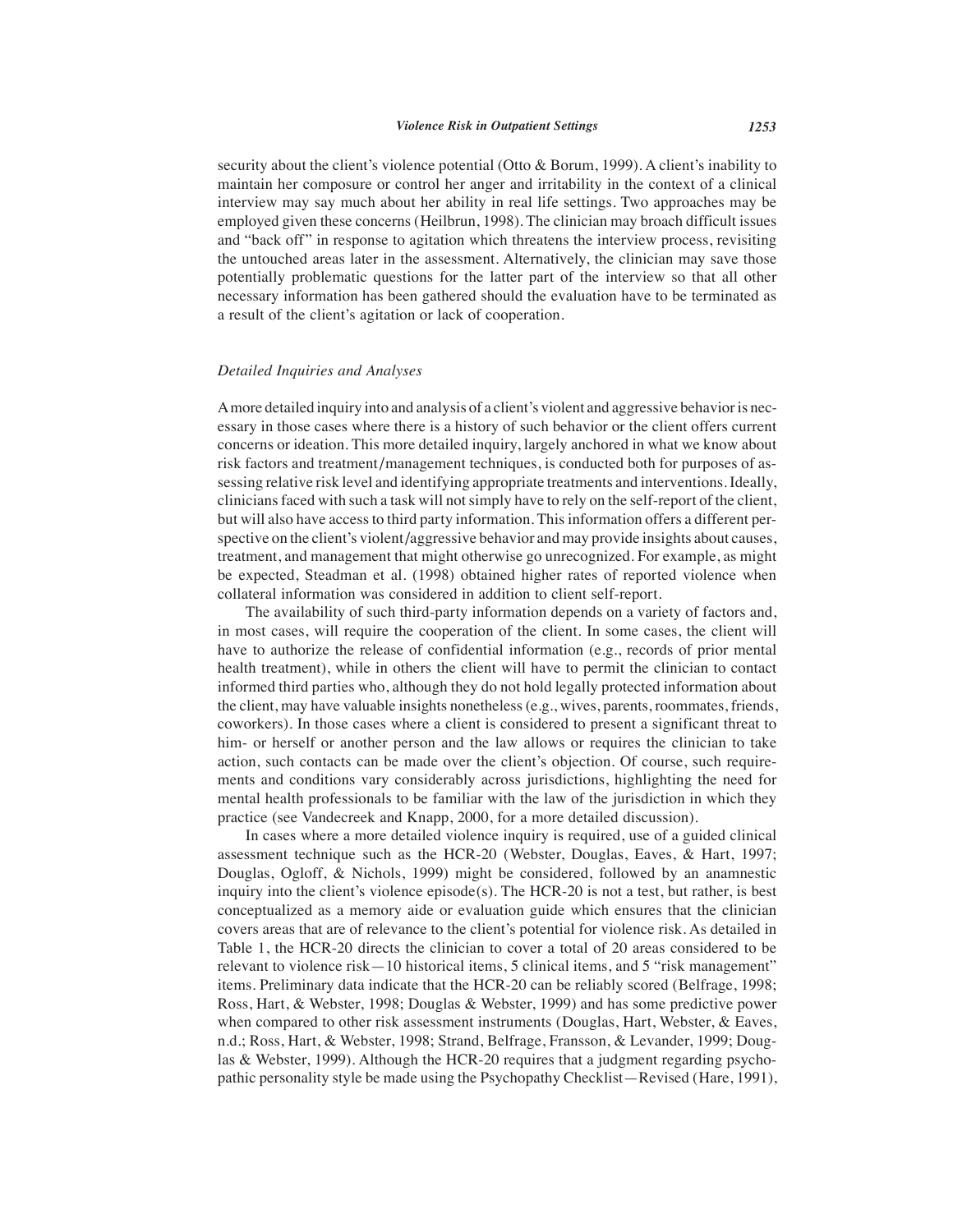use of this guided assessment may still prove of some value in structuring the clinician's evaluation in those cases when the PCL-R cannot be administered.

In addition to this guided clinical approach, the clinician should consider anamnestic assessment which, as described in detail above, involves an analysis of the client's specific violence history in an attempt to identify individual risk and protective factors, along with treatment and management strategies. The bottom section of Table 2 provides a list of questions that might be covered with respect to the client's various violence episodes or threats of violence.

# *On the Utility of Psychological Testing*

The utility of conventional diagnostic and personality tests (e.g., Minnesota Multiphasic Personality Inventory—2, Personality Assessment Inventory) for assessing violence risk is typically limited, although they may provide valuable information in some contexts. In 1970, Megargee concluded that there has never been a test or scale developed which successfully "postdicted," much less predicted, violent or aggressive behavior with an acceptable degree of accuracy, and this conclusion appears sound today. The use of traditional psychological tests in such assessments, however, can be justified to the degree that a particular test validly assesses a construct that is considered to be a risk factor for violence (e.g., substance abuse, paranoid ideation). What remains for the clinician to determine is if the proffered test provides the most valid measure of the construct to be assessed and if it is feasible from a time and cost perspective.

# Violence Risk Management and Treatment

In contrast to traditional clinical decision making, clinicians should think broadly when considering interventions designed to reduce violence risk. Three different types or categories of intervention can be considered—treatment and environmental interventions, target hardening, and incapacitation.

# *Treatments and Interventions*

Violence, violent behavior, or violence risk, per se, cannot be treated since these are not disorders or symptoms. Treatments, however, designed to affect underlying disorders, symptoms, thinking patterns, or behaviors present in the client and which increase violence risk (e.g., paranoid ideation, impulsivity/anger, labile emotions, substance abuse) can be implemented. Similarly, interventions designed to ameliorate behavioral deficits considered to increase risk for violence can also be instituted (e.g., assertiveness training, social skills). Of course, the specific interventions to be used will vary according to the particular case and a comprehensive discussion of them is beyond the scope of this paper (see Tardiff, 1992, for a review of select clinical interventions). Table 3, however, offers a sample listing of target symptoms, behaviors, and behavior deficits, and potential interventions. A general technique that may prove helpful with various types of psychiatric symptomatology is symptom monitoring, whereby the client and/or significant others familiar with the client take special care to monitor symptoms associated with prior violent or aggressive behavior. When exacerbations of such symptoms occur, special intervention can follow in response to this increased risk.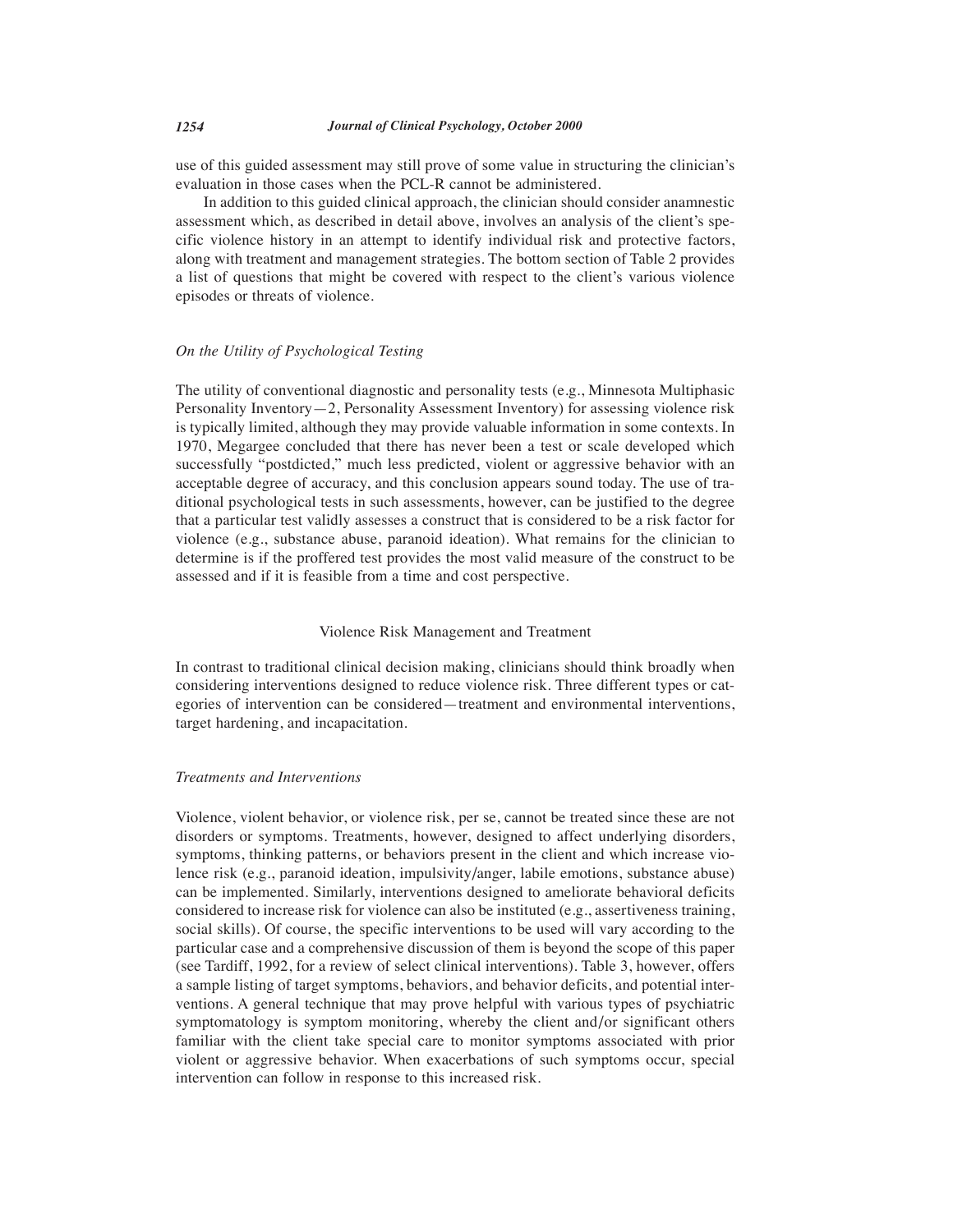| Symptom/Behavior/Factor          | Treatment & Interventions                               | <b>Environmental Interventions</b>                                                                                         |
|----------------------------------|---------------------------------------------------------|----------------------------------------------------------------------------------------------------------------------------|
| Paranoid ideation                | Psychotropic medication                                 | Isolation from potential<br>targets/victims that are<br>related to the client's paranoia                                   |
|                                  | Symptom monitoring by client<br>and significant others  |                                                                                                                            |
| Emotional lability & impulsivity | Dialectical behavior therapy<br>Psychotropic medication |                                                                                                                            |
| Alcohol abuse                    | Substance abuse treatment                               | Placement in a supervised living<br>facility with diminished<br>access to alcohol and which<br>allows for close monitoring |
|                                  | Antabuse                                                |                                                                                                                            |
| Drug abuse                       | Drug abuse treatment                                    | Random drug testing<br>Placement in a setting with<br>limited access to drugs and<br>which allows for close<br>monitoring  |
| Anger                            | Anger management training                               |                                                                                                                            |
| Increased stress                 | Stress management training                              | Placement in less stressful<br>interpersonal, housing, and/or<br>work environments                                         |
| Weapon access                    |                                                         | Removal of weapons                                                                                                         |
|                                  |                                                         | Placement in an environment<br>with limited access to<br>weapons                                                           |
|                                  |                                                         |                                                                                                                            |

Table 3 *Examples of Violence Risk Treatments & Interventions*

Because violence risk is a function of interactions between the person and the environment, the clinician must consider various interventions that can be implemented outside of the client in order to reduce violence risk. Some environmental interventions are designed to reduce the likelihood of risk potential being increased (e.g., placement in a supervised setting where access to alcohol and drugs is limited and can be monitored; removal from an environment that is stressful and has been associated with violence risk in the past; temporary reduction of stressful job responsibilities) and, as such, their focus is on client mental state and functioning. Other interventions, however, may be unrelated to the client's mental state and are focused wholly outside the client (e.g., removal of weapons or other means of violence from the client).

# *Target Hardening*

Target hardening refers to interventions focused on the potential victims of violence and that are designed to increase their protection from or resilience to the client's potential violence. Given their very nature, these interventions typically fall far afield from traditional clinical activities in which clinicians typically are involved.

Perhaps the most obvious form of target hardening is warning or notification of identifiable, potential victims in cases in which a client is considered to present a vio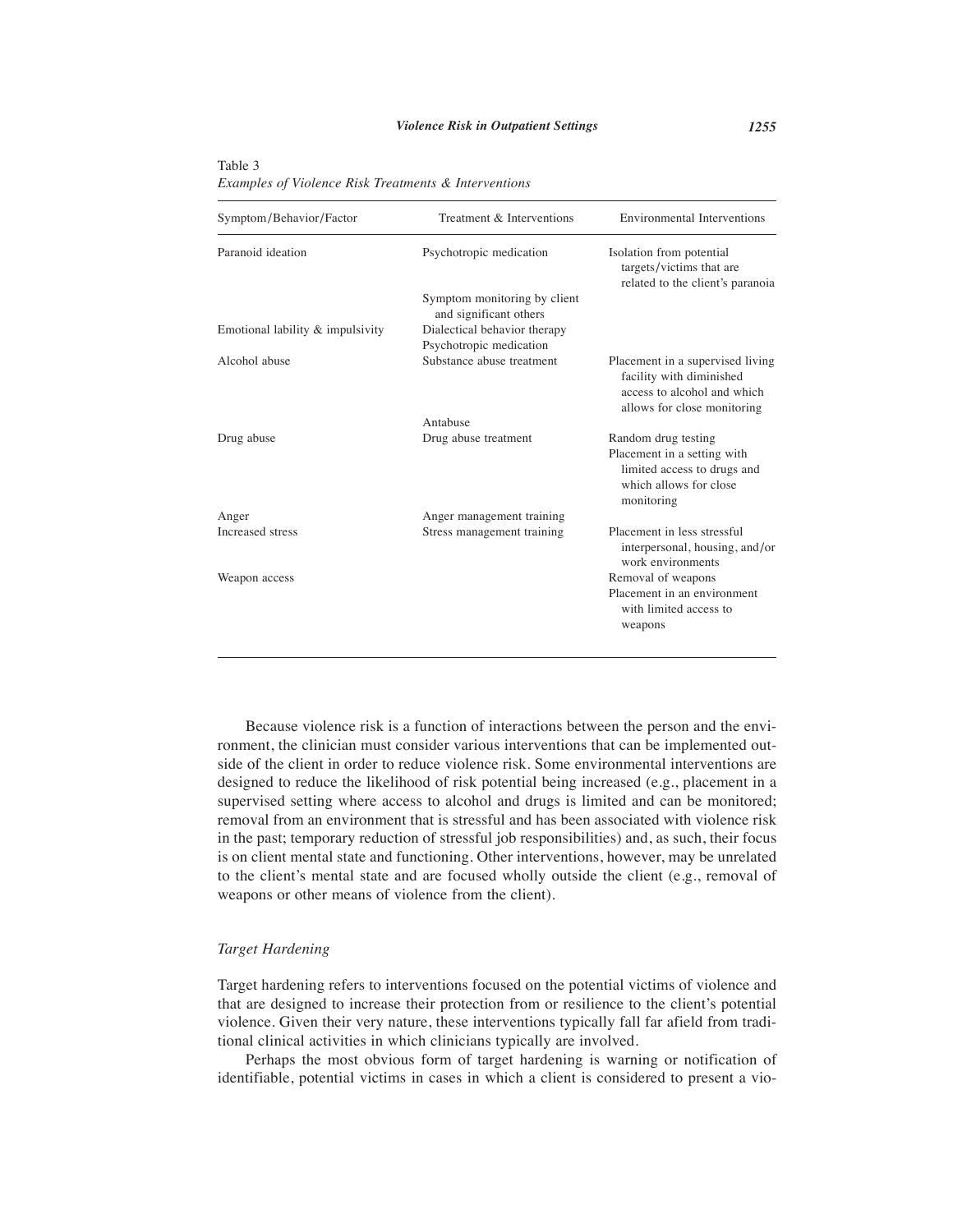lence risk.<sup>5</sup> This approach is based on the assumption that "forewarned is forearmed." Warned targets can take steps to better protect themselves, and clinical anecdotes offer some support for this claim.<sup>6</sup> Because such warnings almost always involve a breach of confidentiality it is important that the clinician know whether such a course of action is permitted, required, or prohibited by law in the particular jurisdiction in which they practice (see Vandecreek and Knapp, 2000, for further discussion). Additionally, in those jurisdictions where such a course of action is permitted, clinicians should initially consider other means of reducing or controlling violence risk that do not require such a breach of confidence given the legal, ethical, and clinical mandates for maintaining confidentiality when possible.

Other forms of target hardening that are unlikely to be considered by the clinical practitioner include installation of alarm systems, increased security precautions, and assignment of security personnel (the latter two options are particularly expensive and typically implemented for short periods of time in employment settings in response to specific threats). Cellular phones have been provided to victims of domestic violence in order to give them better access to law enforcement protection. Such an intervention might provide some increased measure of protection in similar situations with persons with mental disorders.

Symptom monitoring and risk education with third parties who are potential victims may also be helpful in some cases. As noted above, parents, siblings, children, spouses, and close friends of persons with mental disorders are often the victims of violence (Eronen, Angermeyer, & Schulze, 1998; Estroff & Zimmer, 1994; Steadman et al., 1998). Thus, they are in the unique position of being potential targets who are intimately involved with the client on a regular basis and, therefore, may have insights into his or her functioning and adjustment. Just as clients can be instructed about symptoms or behaviors associated with increased violence risk and the need to pursue additional interventions, so too can family members and friends who have regular contact with the client. They can use this information to monitor the client's adjustment, seek protection for themselves, and facilitate additional interventions at times of high risk or in high risk situations.

# *Incapacitation*

Incapacitation refers to various environmental and person-centered interventions which decrease the client's ability to act out aggressively. These interventions are either highly intrusive or highly restrictive and, as a result, should be used for short periods of time and in the most risky situations. Imposition of these interventions oftentimes is regulated by the law and sometimes requires legal review. As such, clinicians should be familiar with the laws in the jurisdictions in which they practice.

Because they do not address factors underlying the threatened violence, these approaches will only be helpful in the short run, and should be treated as stop-gap measures. Forms of client-focused incapacitation include sedating medications, physical restraint, and physical isolation. All of these interventions, of course, require that a physician be part of the staff or team working with the client. Environment-focused forms of

 $5A$  closely related alternative is to warn authorities (e.g., law enforcement) who might be in a better position to protect the intended victim.

 $6A$  chilling example was provided in a capital murder case, in which I was consulted, and which involved multiple homicides. The defendant, who had an extensive mental health history, went on a rampage, killing and wounding multiple parties whom he concluded had mistreated him in the past. While driving to the home of the next intended victim that person was notified by phone of the defendant's activities and his potential fate. In response, the intended victim armed himself, eventually became involved in a gun battle, and wounded the defendant, which resulted in the defendant's apprehension and conviction.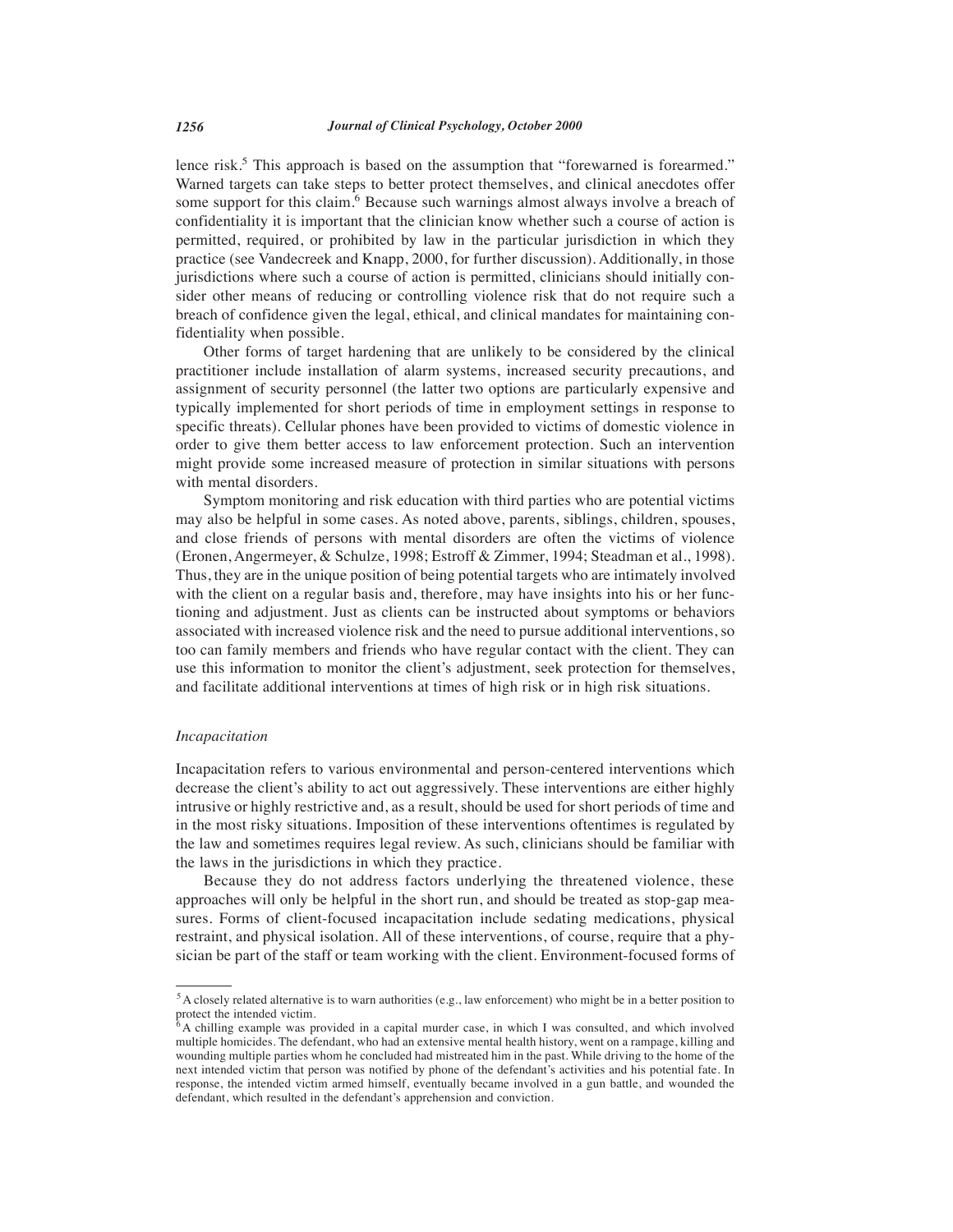incapacitation include involuntary hospitalization; placement in supervised and restricted community-based living arrangements, which allow for greater monitoring of the client (e.g., halfway houses); and arrest and criminal prosecution. A form of environmental incapacitation yet to be utilized with outpatient mental health clients is electronic monitoring, which would allow for notification/warning when a client leaves a particular environment/location or enters a risky one (e.g., the neighborhood of a past and intended victim). Certainly, this approach, which has been used with some success in correctional contexts, would require legal review and consideration. Although such an approach may sound on its face overly restrictive or coercive, it may be less restrictive and coercive than other legal alternatives (e.g., involuntary hospitalization).

# Thinking and Communicating about Violence Risk

Despite the fact that psychologists and other mental health professionals are able to identify violence risk factors and identify persons at greater or lesser risk, gaps in our knowledge remain. Clinicians are encouraged to think about violence risk in conditional terms  $(i.e., "If ..., then ...")$  and offer opinions in this way when they are required  $(e.g., in)$ a civil commitment proceeding; Melton et al., 1997; Mulvey & Lidz, 1998). This approach highlights the conceptualization of violence risk as something that can change over time, across conditions, or in response to various interventions. As such, the risk assessment perspective, as compared to "dangerousness prediction" and its associated language and conceptualization, facilitates incorporation of information about violence risk into treatment planning.

The current state of scientific and professional knowledge precludes psychologists and other mental health professionals from offering with certainty dichotomous or categorical predictions regarding who will and will not engage in particular kinds of violent behavior—to do so will result in considerable rates of error despite all that we know. Accordingly, clinicians should formulate their judgments in terms of probable or relative risk, describing the risk for violence as low, average, or high relative to some comparison group (Melton et al., 1997). In addition to identifying the likelihood of the harm feared, the type of harm should be considered (e.g., Is it destruction of a house or assault of a coworker that is feared, or both?). Finally, the clinician is only partway done once he or she has identified risk factors and possible targets, and formulated a conclusion about relative risk and its likelihood. An important part of risk assessment in clinical settings is the formulation and implementation of an intervention or treatment plan that will facilitate reducing risk.

In the process of assessing risk, clinicians will find that they must communicate their impressions, formulations, and intervention plan to various third parties, either informally (e.g., in discussions with the client or significant others) or formally (e.g., in the context of a civil commitment proceeding). At least in more formal contexts, care should be taken that impressions of violence risk and recommended responses and interventions are communicated clearly, and that limitations of their opinions are made known (Monahan, 1981). Melton et al. (1997) provide examples of language that can be used in reports or when testifying that discuss violence risk assessment, its nature, and limitations, and that will insure that consumers (e.g., judges, parole boards) are fully informed about the abilities and limitations of mental health professionals.

#### Summary

Essentially all mental health professionals must make judgments about the violence risk their clients present to others. Psychological science is beginning to provide us with an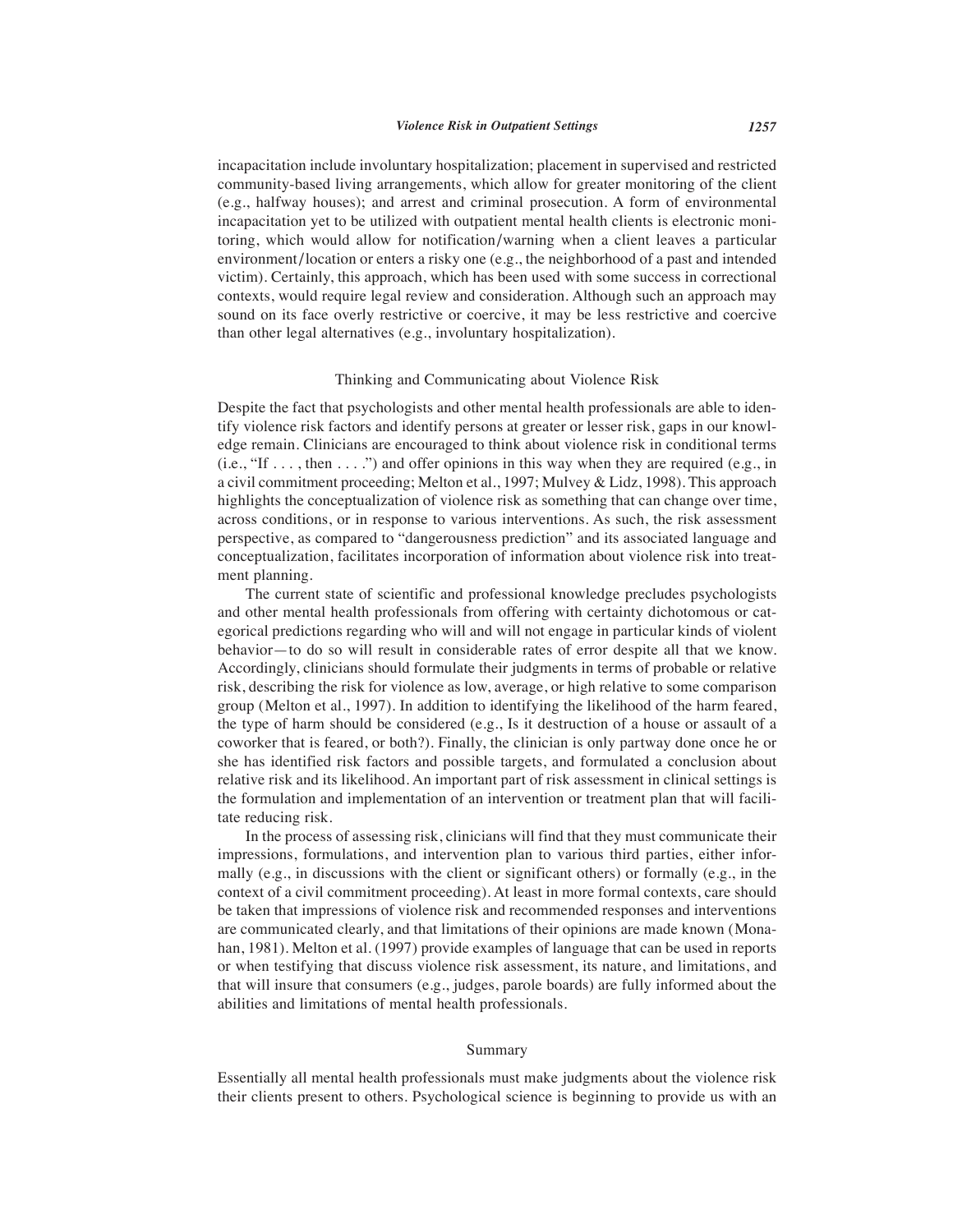understanding of the psychological, interpersonal, and environmental factors that are related to violence risk among persons with mental disorders. Knowledge of these factors, in combination with knowledge of appropriate psychological treatments and environmental interventions will prepare the practicing clinician to make such assessments in a clinically sound and legally defensible manner. It will also assist him or her implement interventions designed to control and minimize risk. Use of a guided clinical assessment which incorporates the factors found in the empirical violence risk literature, supplemented with an anamnestic analysis of the client's violence risk history, is recommended. Clinicians should think broadly when considering interventions that may be used to control or minimize violence risk. Moreover, they should not fail to consider the important role that extra-personal, environmental factors can play in terms of increasing and controlling violence risk among persons with mental disorders.

## References

- American Psychiatric Association. (1994). Diagnostic and statistical manual of mental disorders (4th ed.). Washington, DC: Author.
- Anderson, A.A., Ghali, A.Y., & Bansil, R.K. (1989). Weapon carrying among patients in a psychiatric emergency room. Hospital and Community Psychiatry, 40, 845–847.
- Baron, R.A., & Richardson, D.R. (1997). Human aggression (2nd ed.). New York: Plenum.
- Barratt, E.S. (1994). Impulsiveness and aggression. In J. Monahan & H. Steadman (Eds.), Violence and mental disorder: Developments in risk assessment (pp. 61–80). Chicago: University of Chicago Press.
- Beck, J.C., & Bonnar, J. (1988). Emergency civil commitment: Predicting hospital violence from behavior in the community. Journal of Psychiatry and the Law, 16, 379–388.
- Belfrage, H. (1998). Implementing the HCR-20 scheme for risk assessment in a forensic psychiatric hospital. Journal of Forensic Psychiatry, 9, 328–338.
- Berkowitz, L. (1998). Affective aggression. In R.G. Geen & E. Donnerstein (Eds.), Human aggression: Theories, research, and implications for social policy. San Diego: Academic Press.
- Binder, R., & McNiel, D. (1988). Effects of diagnosis and context of dangerousness. American Journal of Psychiatry, 145, 728–732.
- Boer, D., Hart, S.D., Kropp, P.R., & Webster, C.D. (1997). Manual for the Sexual Violence Risk— 20. Burnaby, BC: Mental Health, Law & Policy Institute, Simon Fraser University.
- Bonta, J., Law, M., & Hanson, K. (1998). The prediction of criminal and violent recidivism among mentally disordered offenders. Psychological Bulletin, 123, 123–142.
- Borum, R. (1996). Improving the clinical practice of violence risk assessment: Technology guidelines, and training. American Psychologist, 51, 945–956.
- Borum, R., & Otto, R.K. (2000). Advances in forensic assessment and treatment: Introduction to the special issue. Law & Human Behavior, 24, 1–8.
- Borum, R., Swartz, M., & Swanson, J. (1996). Assessing and managing violence risk in clinical practice. Journal of Practical Psychiatry and Behavioral Health, 2, 205–215.
- Browne, A. (1987). When battered women kill. New York: Free Press.
- Cleckley, H.M. (1976). The mask of sanity (5th ed.), St.Louis, MO: C.V. Mosby.
- Craig, T.J. (1982). An epidemiological study of problems associated with violence among psychiatric inpatients. American Journal of Psychiatry, 139, 1262–1266.
- Dobash, R.P., Dobash, R.E., Wilson, M., & Daly, M. (1992). The myth of sexual symmetry in marital violence. Social Problems, 39, 71–91.
- Douglas, K.S., Hart, S., Webster, C., & Eaves, D. (n.d.). HCR-20 violence risk assessment scheme: Psychometric properties in a forensic psychiatric sample. Manuscript under review.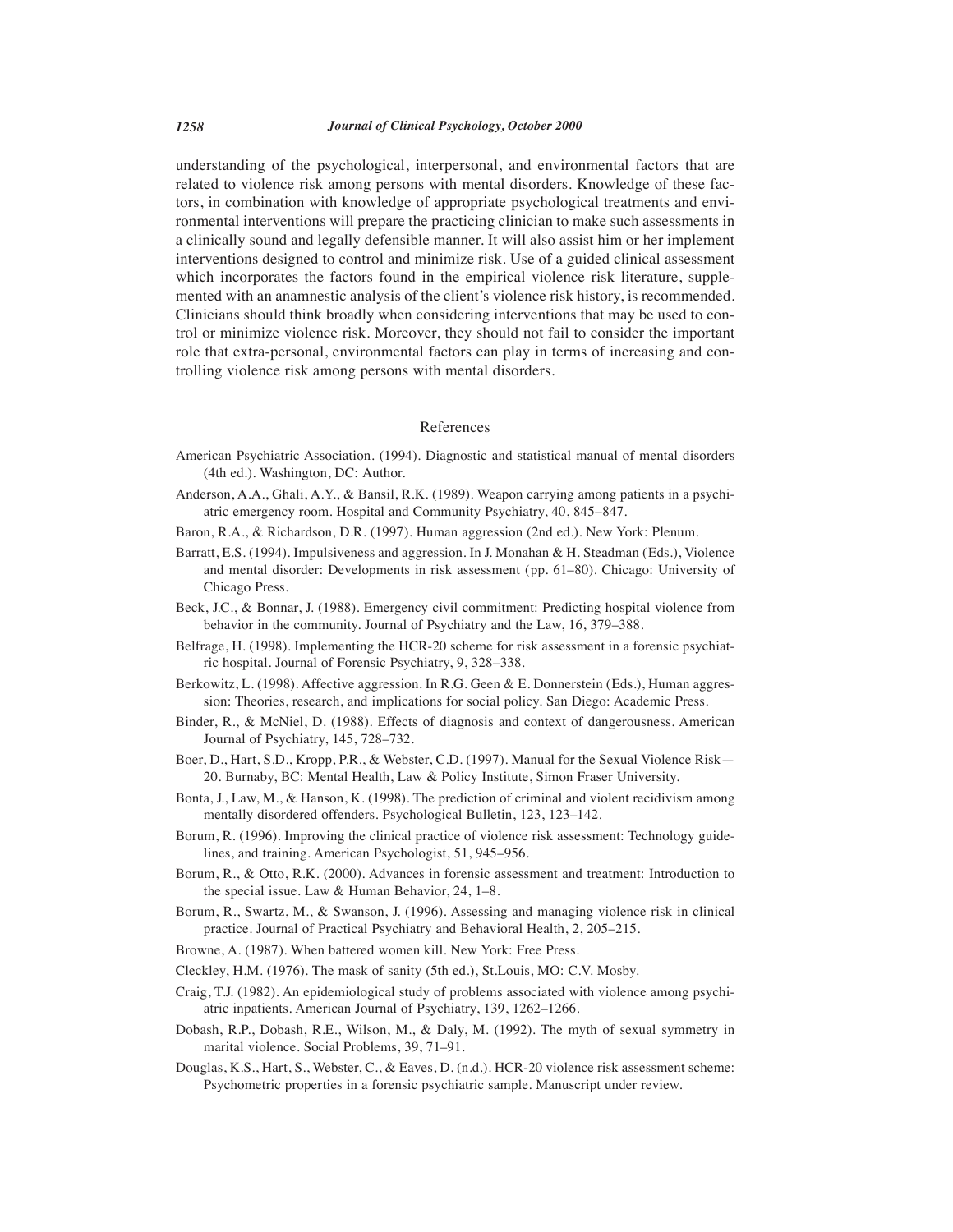- Douglas, K., Ogloff, J., & Nichols, T. (1999). Assessing risk for violence among psychiatric patients: The HCR-20 Violence Risk Assessment Scheme and the Psychopathy Checklist: Screening Version. Journal of Consulting and Clinical Psychology, 67, 917–930.
- Douglas, K.S., & Webster, C. (1999). The HCR-20 violence risk assessment scheme: Concurrent validity in a sample of incarcerated offenders. Criminal Justice and Behavior, 26, 3–19.
- Edens, J.F., & Otto, R.K. (in press). Release decision making and planning with special needs offenders. In J. Ashford, B. Sales, & W. Reid (Eds.), Assessment and treatment of special needs offenders. Washington, DC: American Psychological Association.
- Ennis, B., & Emery, R.D. (1978). The rights of mental patients. New York: Free Press.
- Ennis, B., & Litwack, T. (1974). Flipping coins in the courtroom: Psychiatry and the presumption of expertise. California Law Review, 62, 693–723.
- Eronen, M., Angermeyer, M.C., & Schulze, B. (1998). The psychiatric epidemiology of violent behaviour. Social Psychiatry and Psychiatric Epidemiology, 33, S13–S33.
- Estroff, S.E., Swanson, J.W., Lachiotte, W.S., Swartz, M., & Bolduc, M. (1998). Risk reconsidered: Targets of violence in the social networks of people with serious psychiatric disorders. Social Psychiatry and Psychiatric Epidemiology, 33, S95–S101.
- Estroff, S.E., & Zimmer, C. (1994). Social networks, social support, and violence among persons with severe, persistent mental illness. In J. Monahan & H. Steadman (Eds.), Violence and mental disorder: Developments in risk assessment (pp. 259–295). Chicago: University of Chicago Press.
- Geen, R.G. (1990). Human aggression. Pacific Grove, CA: Books/Cole.
- Grisso, T., Davis, J., Vesselinov, R., Appelbaum, P., & Monahan, J. (2000). Violent thoughts and violent behavior following hospitalization for mental disorder. Journal of Consulting and Clinical Psychology, 68, 388–398.
- Grove, W., & Meehl, P. (1996). Comparative efficiency of informal and formal prediction procedures: The clinical-statistical controversy. Psychology, Public Policy, & Law, 2, 293–323.
- Hanson, R.K. (1998). What do we know about sex offender risk assessment? Psychology, Public Policy, & Law, 4, 50–72.
- Hare, R. (1991). The Hare Psychopathy Checklist—Revised. Toronto: Multi-Health Systems.
- Hare, R. (1993). Without conscience: The disturbing world of the psychopaths among us. New York: Pocket Books.
- Hare, R. (1998). Psychopaths and their nature: Implications for the mental health and criminal justice systems. In T. Millon, E. Simonsen, M. Birket-Smith, & R. Davis (Eds.), Psychopathy: Antisocial, criminal, and violent behavior (pp. 188–212). New York: Guilford.
- Heilbrun, K. (1998, April). Advanced topics in risk assessment: Approaches, populations, communication and decision making. Workshop presented at the American Academy of Forensic Psychology Meetings, San Juan, Puerto Rico.
- Hersh, K., & Borum, R. (1998). Command hallucinations, compliance, and risk assessment. Journal of the American Academy of Psychiatry and Law, 26, 353–359.
- Hiday, V., Swartz, M., Swanson, J.W., Borum, R., & Wagner, H.R. (1998). Male-female differences in the setting and construction of violence among people with severe mental illness. Social Psychiatry and Psychiatric Epidemiology, 33, 868–874.
- Kaplan, M.S., & Geling, O. (1998). Firearm suicides and homicides in the United States: Regional variations and patterns of gun ownership. Social Science and Medicine, 46, 1227–1233.
- Kay, S.R., Wolkenfeld, F., & Murrill, L.M. (1988). Profiles of aggression among psychiatric inpatients II: Correlates and predictors. Journal of Nervous and Mental Disease, 176, 547–557.
- Klassen, D., & O'Connor, W. (1994). Demographic and case history variables in risk assessment. In J. Monahan & H.J. Steadman (Eds.), Violence and mental disorder: Developments in risk assessment (pp. 229–258). Chicago: University of Chicago Press.
- Krakowski, M. (1997). Neurologic and neuropsychologic correlates of violence. Psychiatric Annals, 27, 674– 678.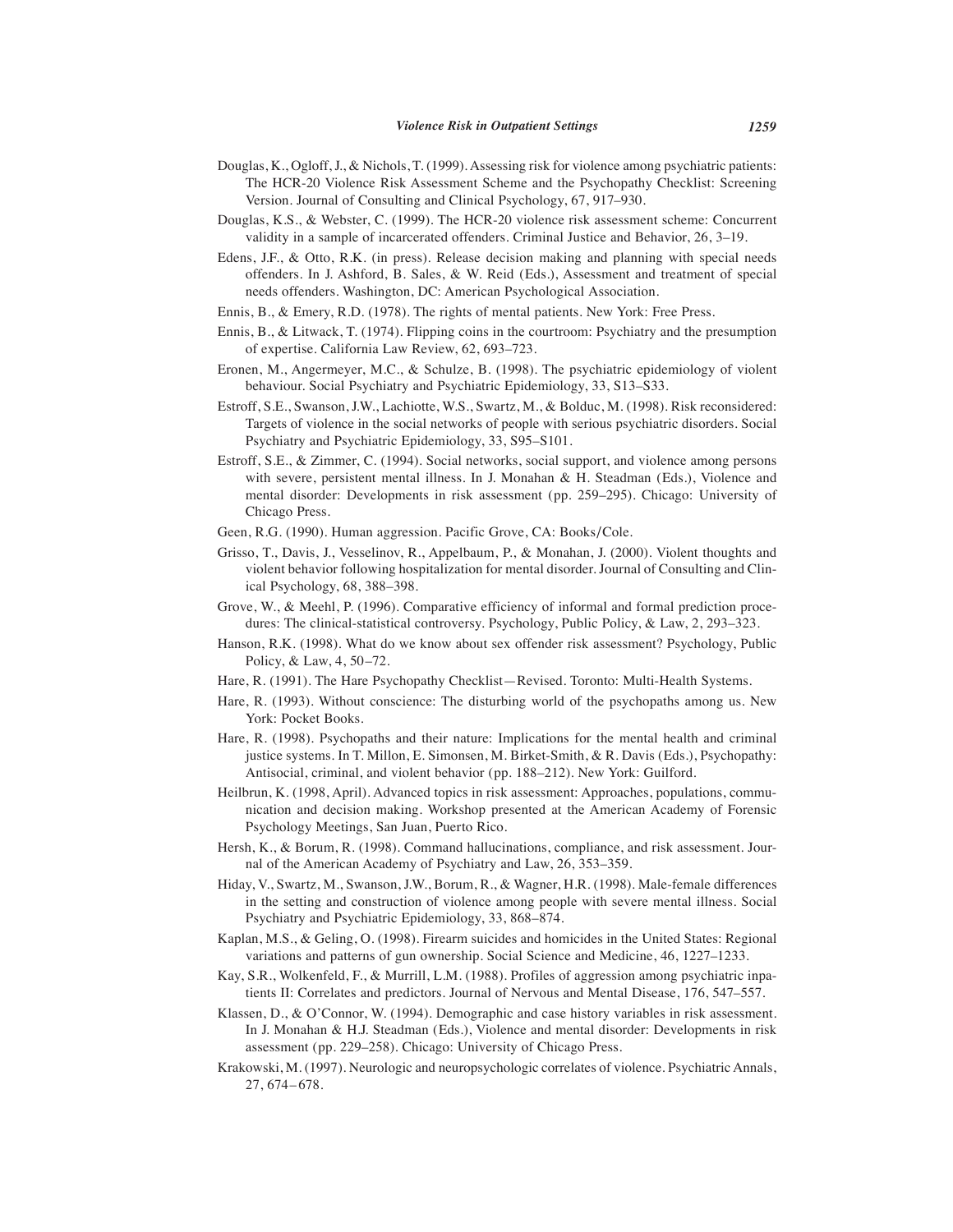- Lidz, C., Mulvey, E., & Gardner, W. (1993). The accuracy of predictions of violence to others. Journal of the American Medical Association, 269, 1007–1011.
- Link, B.G., & Steuve, A. (1994). Psychotic symptoms and the violent/illegal behavior of mental patients compared to community controls. In J. Monahan & H. Steadman (Eds.), Violence and mental disorder: Developments in risk assessment (pp. 137–159). Chicago: University of Chicago Press.
- Link, B.G., Steuve, A., & Phelan, J. (1998). Psychotic symptoms and violent behaviors: Probing the components of "threat/control-override" symptoms. Social Psychiatry and Psychiatric Epidemiology, 33, S55–S60.
- Maris, R. (1992). Overview of the study of suicide assessment and prediction. In R.W. Maris, A.L. Berman, J.T. Maltsberger, & R.I. Yufit (Eds.), Assessment and prediction of suicide (pp. 3– 22). New York: Guilford.
- Marzuk, P.M., Leon, A.C., Tardiff, K., Morgan, E.B., Stajic, M,. & Mann, J. (1992). The effect of access to lethal methods of injury on suicide rates. Archives of General Psychiatry, 49, 451– 458.
- McCullough, L.E., McNiel, D.E., Binder, R., & Hatcher, C. (1986). Effects of a weapon screening procedure in a psychiatric emergency room. Hospital and Community Psychiatry, 37, 837–838.
- McNiel, D.E. (1997). Correlates of violence in psychotic patients. Psychiatric Annals, 27, 683– 690.
- McNiel, D.E., & Binder, R.L. (1987). Patients who bring weapons to the psychiatric emergency room. Journal of Clinical Psychiatry, 48, 230–233.
- McNiel, D.E., & Binder, R.L. (1989). Relationships between threats and violent behavior by acute psychiatric inpatients. Hospital and Community Psychiatry, 40, 605– 608.
- McNiel, D.E., & Binder, R.L. (1994). Screening for risk of inpatient violence: Validation of an actuarial tool. Law and Human Behavior, 18, 579–586.
- McNiel, D.E., & Binder, R.L. (1995). Correlates of accuracy in the assessment of psychiatric inpatients' risk of violence. American Journal of Psychiatry, 152, 901–906.
- McNiel, D., Binder, R., & Greenfield, T.K. (1988). Predictors of violence in civilly committed acute psychiatric patients. American Journal of Psychiatry, 145, 965–970.
- Meehl, P. (1954). Clinical versus statistical prediction: A theoretical analysis and a review of the evidence. Minneapolis, MN: University of Minnesota Press.
- Megargee, E.I. (1970). The prediction of violence with psychological tests. In C.D. Speilberger (Ed.), Current topics in clinical and community psychology (Vol. 2, pp. 97–146). New York: Academic Press.
- Melton, G.B., Petrila, J., Poythress, N., & Slobogin, C. (1997). Psychological evaluations for the courts: A handbook for mental health professionals and lawyers. New York: Guilford.
- Monahan, J. (1981). The clinical prediction of violent behavior. Washington, DC: US Government Printing Office.
- Monahan, J. (1984). The prediction of violent behavior: Toward a second generation of theory and policy. American Journal of Psychiatry, 141, 10–15.
- Monahan, J. (1988). Risk assessment of violence among the mentally disordered: Generating useful knowledge. International Journal of Law and Psychiatry, 11, 249–257.
- Monahan, J. (1992). Mental disorder and violent behavior: Perceptions and evidence. American Psychologist, 47, 511–521.
- Monahan, J., & Steadman, H. (1983). Crime and mental disorder: An epidemiological approach. In M. Tonry and N. Morris (Eds.), Crime and justice: An annual review of research (pp. 145– 189). Chicago: University of Chicago Press.
- Monahan, J., & Steadman, H. (Eds.) (1994). Violence and mental disorder: Developments in risk assessment. Chicago: University of Chicago Press.
- Monahan, J., Steadman, H., Appelbaum, P., Robbins, P., Mulvey, E., Silver, E., Roth, L., & Grisso, T. (2000). Developing a clincially useful actuarial tool for assessing violence risk. British Journal of Psychiatry, 176, 312–319.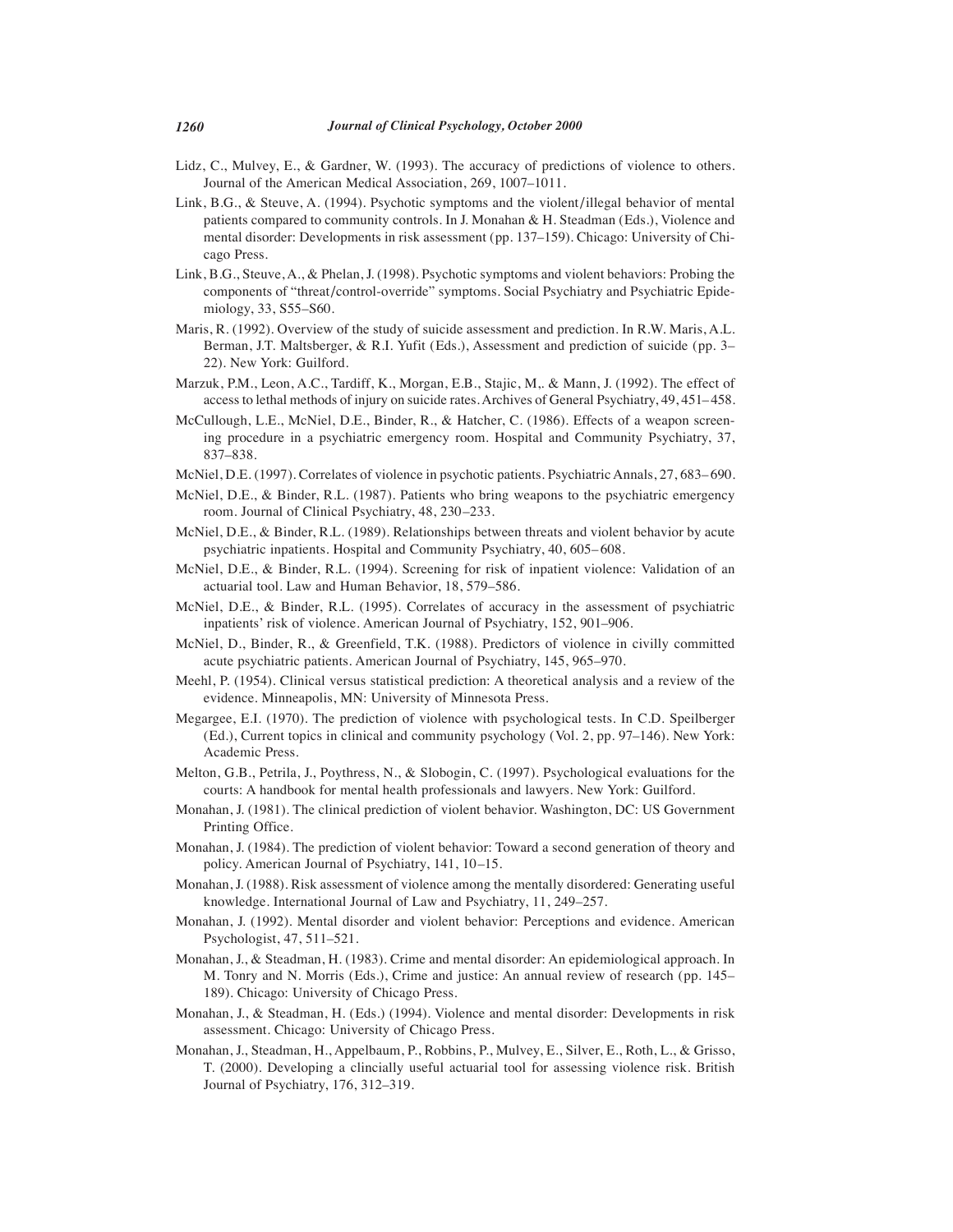- Mossman, D. (1994). Assessing predictions of violence: Being accurate about accuracy. Journal of Consulting and Clinical Psychology, 62, 783–792.
- Mulvey, E.P., & Lidz, C.W. (1998). Clinical prediction of violence as a conditional judgment. Social Psychiatry and Psychiatric Epidemiology, 33, S107–113. .
- Novaco, R.W. (1994). Anger as a risk factor for violence among the mentally disordered. In J. Monahan & H. Steadman (Eds.), Violence and mental disorder: Developments in risk assessment (pp. 21–60). Chicago: University of Chicago Press.
- Ogloff, J., Wong, S., & Greenwood, A. (1990). Treating criminal psychopaths in a therapeutic community program. Behavioral Sciences & the Law, 8, 81–90.
- Otto, R.K. (1992). Predicting dangerous behavior: A review and analysis of second generation research. Forensic Reports, 5, 103–133.
- Otto, R.K. (1994). On the ability of mental health professionals to "predict dangerousness": A commentary on interpretations of the "dangerousness" literature. Law & Psychology Review, 18, 43– 68.
- Otto, R.K., & Borum, R. (1999). Assessing and managing violence risk. Tampa, FL: Florida Mental Health Institute.
- Petrila, J., Otto, R.K., & Poythress, N. (1994). Violence, mental disorder, and the law. In M. Constanzo & S. Oskamp (Eds.), Violence and the law (pp. 161–180). Thousand Oaks, CA: Sage.
- Quinsey, V.L., Harris, G.T., Rice, M.E., & Cormier, C.A. (1998). Violent offenders: Appraising and managing risk. Washington, DC: American Psychological Association.
- Rice, M., Harris, G., and Cormier, C. (1992). An evaluation of a maximum security therapeutic community for psychopaths and other mentally disordered offenders. Law and Human Behavior, 16, 399-412.
- Ross, D.J., Hart, S.D., & Webster, C.D. (1998). Facts and fates: Testing the HCR-20 against aggressive behavior in hospital and community. Unpublished manuscript, Simon Fraser University.
- Sloan, J.H., Kellerman, A.L., Reay, D.T., & Ferris, J.A. (1988). Handgun regulations, crime assaults, and homicide: A tale of two cities. New England Journal of Medicine, 319, 1256–1262.
- Steadman, H.J., Monahan, J., Appelbaum, P.S., Grisso, T., Mulvey, E.P., Roth, L.H., Robbins, P.C., Klassen, D. (1994). Designing a new generation of risk assessment research. In J. Monahan & H. Steadman (Eds.), Violence and mental disorder: Developments in risk assessment (pp. 297– 318). Chicago: University of Chicago Press.
- Steadman, H.J., Mulvey, E., Monahan, J., Robbins, P., Appelbaum, P.S., Grisso, T., Roth, L.H, & Silver, E. (1998). Violence by people discharged from acute psychiatric inpatient facilities and by others in the same neighborhoods. Archives of General Psychiatry, 55, 393– 401.
- Steuve, A., & Link, B.G. (1998). Gender differences in the relationships between mental illness and violence: Evidence from a community based epidemiological study in Israel. Social Psychiatry and Psychiatric Epidemiology, 33, S61–S67.
- Strand, S., Belfrage, H., Fransson, G., & Levander, S. (1999). Clinical and risk management factors in risk predictions of mentally disordered offenders: More important than actuarial data? Legal and Criminological Psychology, 4, 67–76
- Strauss, M., Gelles, R.J., & Steinmetz, S.K. (1980). Behind closed doors: Violence in the American family. New York: Doubleday.
- Straznickas, K.A., McNiel, D.E., & Binder, R.L. (1993). Violence toward family care givers by mentally ill relatives. Hospital and Community Psychiatry, 44, 385–387.
- Swanson, J.W. (1994). Mental disorder, substance abuse, and community violence: An epidemiological approach. In J. Monahan & H. Steadman (Eds.), Violence and mental disorder: Developments in risk assessment (pp. 101–136). Chicago: University of Chicago Press.
- Swanson, J.W., Borum, R., Swartz, M., & Hiday, V. (1999). Violent behavior preceding hospitalization among persons with severe mental illness. Law & Human Behavior, 23, 183–202.